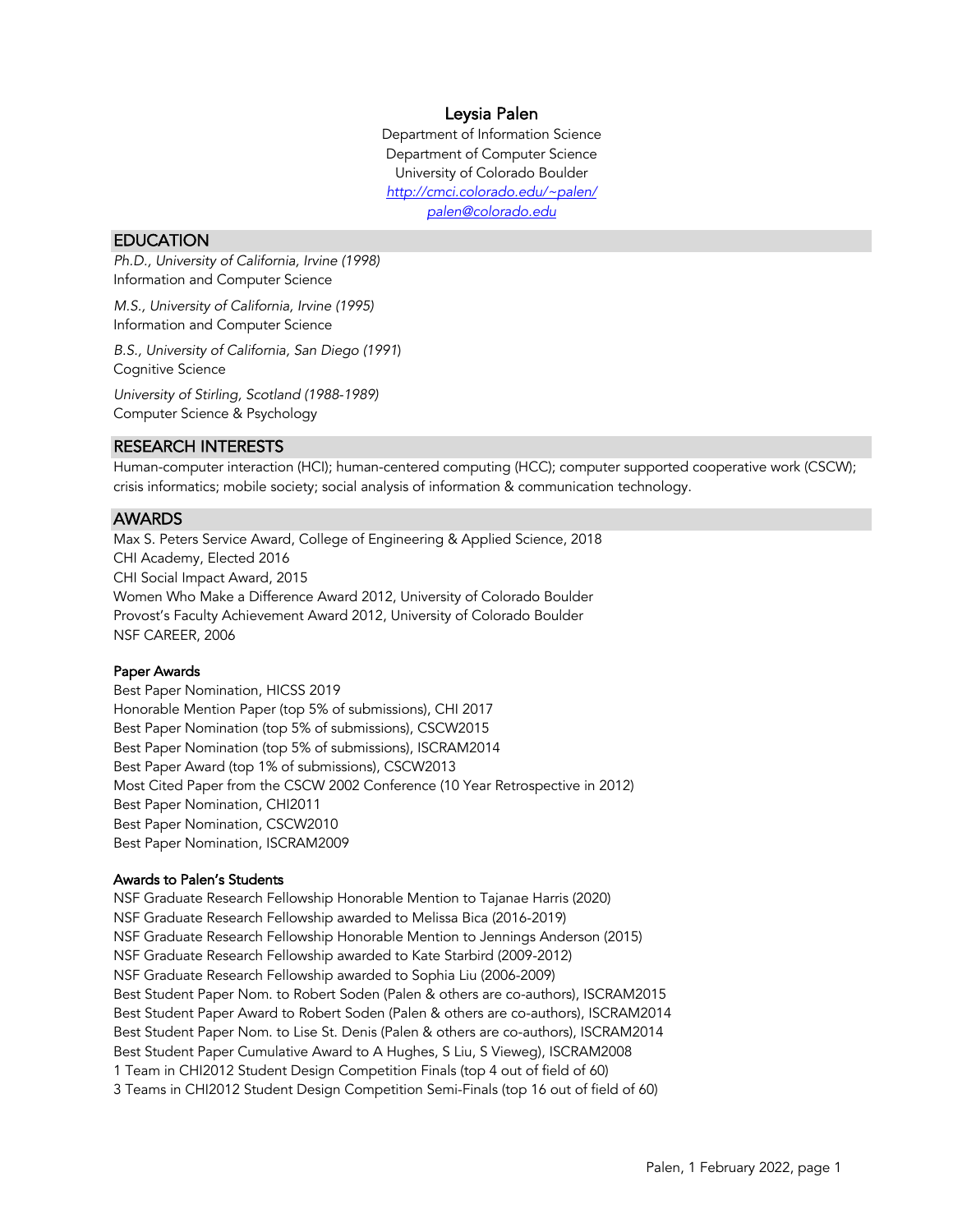# RESEARCH GRANTS

### National Science Foundation, SBE Directorate, SES Division

*RAPID: The Rise and Propagation of Anti-Vax and Anti-Access Social Media Campaigns Targeted at Disadvantaged and Minority Populations during the COVID19 Pandemic* Leysia Palen (PI). \$182,797 4/2021-

### NOAA Hurricane Supplemental Grant

*Wait, that forecast changed? Assessing how publics consume and process changing tropical cyclone forecasts over time.* Leysia Palen (PI). Kenneth Mark Anderson (Co-PI). Subcontract from NCAR, PI Morss. CU Portion: ~\$40,000 10/2019-6/2021

### National Science Foundation, CISE Directorate, CHS Division

*CHS: MEDIUM: Hyperlocal and Hypertemporal Information in Mass Emergency Events: Next Generation Crisis Informatics Data Collection & Analytics* ~\$1,200,000. Kenneth M. Anderson (PI). Jordan Boyd-Graber, Leysia Palen (Co-PIs). 9/2016-8/2021

### National Science Foundation, CISE Directorate, CHS Division

*CHS: SMALL: The Future of Geospatial Data: The Analytics and Implications of Open Source Mapping* ~\$499,367.00. Kenneth M. Anderson (PI). Co-PI: Leysia Palen. 9/2015-8/2020

### Facebook Academic Program Gift

\$25,000 Awarded to Leysia Palen June 2015

### National Science Foundation, CMMI Division/Engineering Directorate

*RIPS Type 1: The Interdependence of Built, Social, and Information Infrastructures in Community Resilience: A New Framework and Participatory Process* \$292K. Abbie Liel (PI). Co-PIs: Shideh Dashti, Bruce Goldstein, Amy Javernick-Will, Leysia Palen. 10/2014-9/2015

### National Science Foundation, Division of Atmospheric and Geospace Sciences

*HAZARDS SEES: Hazard Prediction & Communication Dynamics in the Modern Information Environment.* \$1.1M, CU Portion. Leysia Palen (PI). Co-PIs: Kenneth M. Anderson, James Martin, Martha Palmer Total \$2.4M, NCAR Principal Investigator: Rebecca Morss 9/2013- 8/2017

### National Science Foundation, CISE Directorate, Human-Centered Computing Award

*WORKSHOP: 2012 Computer Supported Cooperative Work Doctoral Consortium*  \$25,994. Leysia Palen (PI) awarded 2011-2012

### National Science Foundation, CISE Directorate, IIS Division Award

*HCC LARGE: Widescale Computer-Mediated Communication in Crisis Response: Roles, Trust and Accuracy in the Social Distribution of Information* (CU/UCI Collaboration), aka Project EPIC: Empowering the Public with Information in Crisis (\$2.8M total)

\$2.8M. Leysia Palen (PI); Co-PIs: Kenneth M. Anderson, Gloria Mark, James H. Martin, Doug Sicker 9/2009-8/2015

### National Science Foundation CAREER Grant, IIS/Digital Society and Technologies Program

*CAREER: Data in Disaster*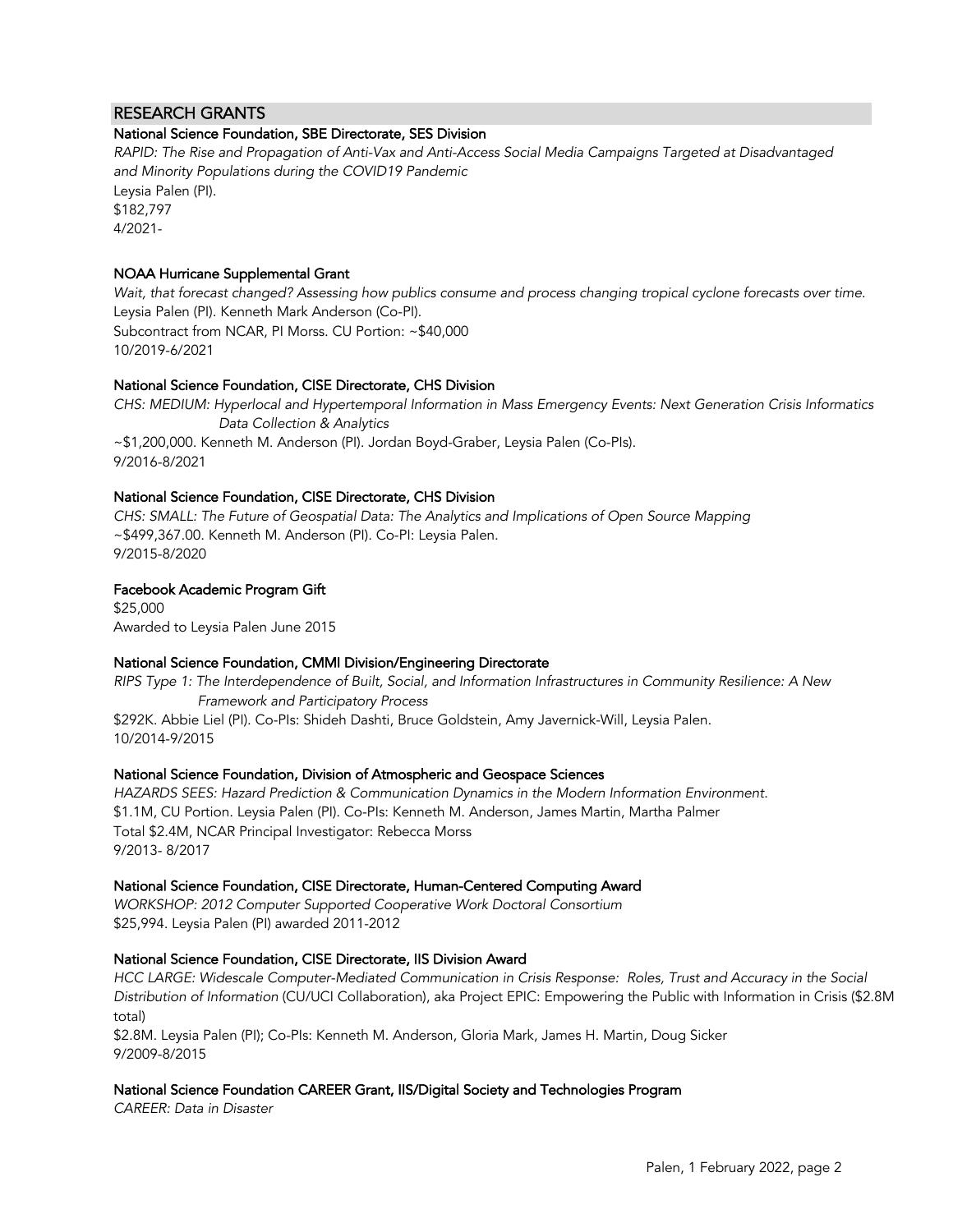\$599,991*,* Leysia Palen (PI), 2006-2011 University of Colorado at Boulder Match for NSF CAREER *Data in Disaster Match* \$40,00*.* Leysia Palen (PI), 2006-2011

### Intel Gift

*Hurricane Katrina Research* \$11,000. Leysia Palen (PI). September 2005

# National Science Foundation, CISE Directorate, Computation and Social Systems Program

*Local and Global Calendaring* \$399,591. Leysia Palen (PI), 1999-2003

# University of California President's Dissertation Year Fellowship (1997-98)

National Science Foundation Graduate Fellowship (1994-97)

University of California-Irvine, Eugene Cota-Robles Doctoral Fellowship (1993-94)

# PROFESSIONAL ACADEMIC AND RESEARCH EXPERIENCE

### *University of Colorado Boulder Administration*

Founding Chairperson Department of Information Science January 1, 2015- June 2019

### *University of Colorado Boulder*

2015-present: Professor of Information Science and Professor of Computer Science Co-Director: Project EPIC (2009-2020); Director (2020-present) Co-Director: Center for Software & Society (2010- 2021) 2012- 2015: Associate Professor with tenure 2010- 2012: Associate Professor 2004- 2010: Assistant Professor 1998- 2004: Assistant Research Professor

### *University of Agder, Norway*

2012-2017: Adjunct Full Professor Faculty of Economics and Social Sciences

# *University of Aarhus, Denmark*

2005-2006: Visiting Professor Department of Computer Science

# *US WEST Advanced Technologies*

Summer 1999: Consultant, Design and Usability Group

# *Xerox Palo Alto Research Center (PARC)*

Fall 1995 and Summer 1996: Consultant and Intern, Collaborative Systems Area

# *Microsoft Corporation*

June 1994-Sept. 1994: Usability Specialist Intern, Usability Group

# *The Boeing Company*

Aug. 1991-Aug. 1993: Research Associate, Flight Deck Research, Boeing Commercial Airplane Division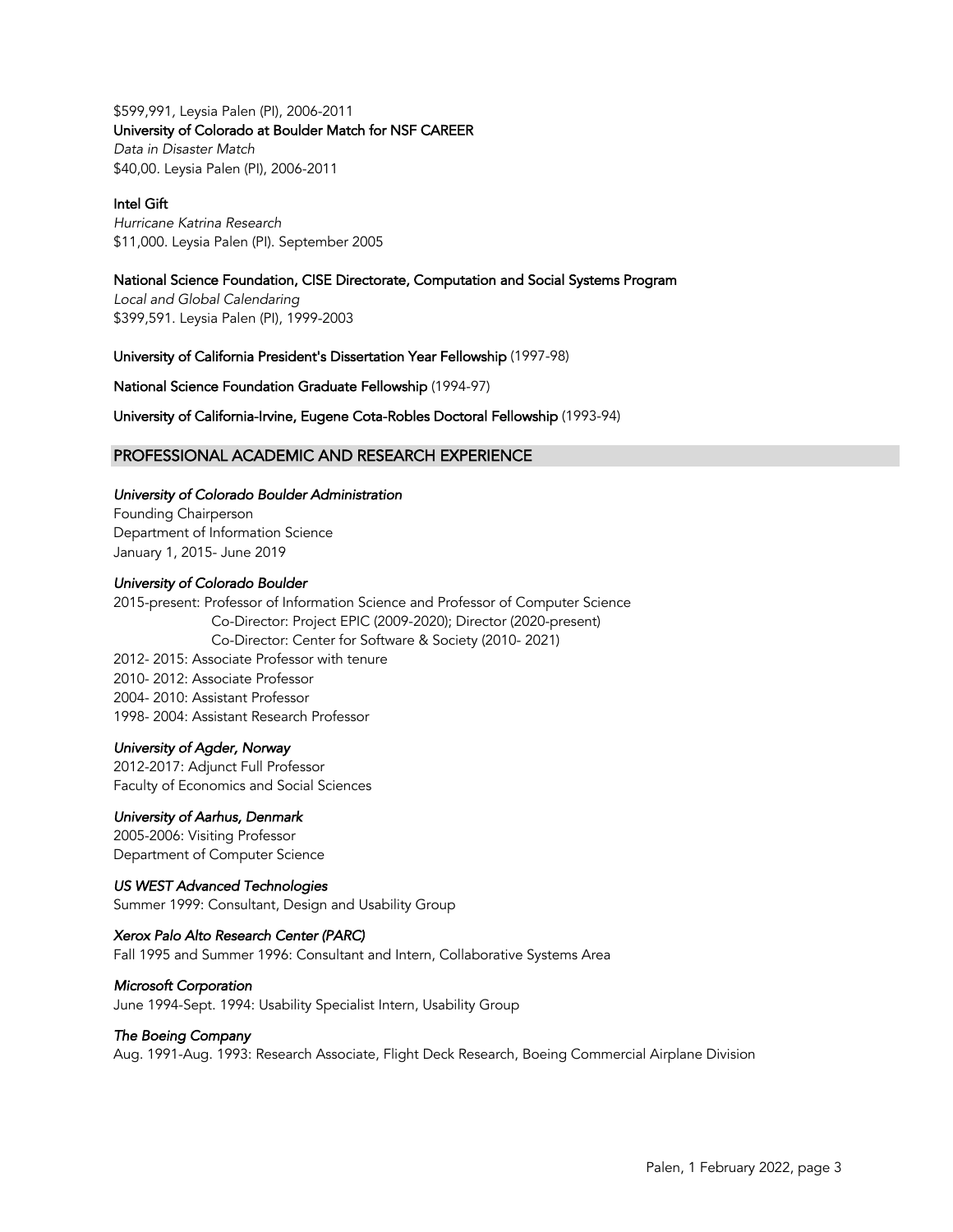# PUBLICATIONS

*(Asterisks indicate PhD student collaborators)*

*H-index=60, Citations= 20312 per Google Scholar as of 1 February 2022*

# *Edited Book*

Harper, Richard, Leysia Palen and Alex Taylor (Eds.) (2005). *The Inside Text: Social Perspectives on SMS in the Mobile Age*. Kluwer: Netherlands.

# *Journal Articles*

- Bica, Melissa, Leysia Palen, Jennifer Henderson, Jennifer Spinney, Joy Weinberg, Erik R. Nielsen (2021). "Can't Think of Anything More to Do:" Public Displays of Power, Privilege, and Surrender in Social Media Diaster Monologues. *Human-Computer Interaction*, Taylor Francis. https://dx.doi.org/10.1080/07370024.2021.1982390
- Bica, Melissa, Joy Weinberg and Leysia Palen (2020). Achieving Accuracy through Ambiguity: The Interactivity of Risk Communication in Severe Weather Events. *Journal of Computer Supported Cooperative Work*, Springer, 29(5), pp 587-623.
- Anderson, Jennings, Dipto Sarkar, Leysia Palen (2019). Corporate Editors in the Evolving Landscape of OpenStreetMap. ISPRS International Journal of Geo-Information, v8(5), 232, https://doi.org/10.3390/ijgi8050232
- Demuth, Julie L, Rebecca E Morss, Leysia Palen, Kenneth M Anderson, Jennings Anderson\*, Marina Kogan\*, Kevin Stowe\*, Melissa Bica\*, Heather Lazrus, Olga Wilhelmi, Jen Henderson (2018). "sometimes da #beachlife ain't always da wave": Understanding People's Evolving Hurricane Risk Communication, Risk Assessments, and Responses Using Twitter Narratives (2018). *Weather, Climate and Society,* 10, pp. 537-560.
- Anderson, Jennings\*, Robert Soden\*, Brian Keegan, Kenneth M. Anderson and Leysia Palen (2018). The Crowd is the Territory: Assessing Quality in Peer-Produced Spatial Data During Disasters, *International Journal of Human-Computer Interaction* (Special Issue on Social Media in Crisis Management).
- Morss, Rebecca, Julie L Demuth, Heather Lazrus, Leysia Palen, C Michael Barton, Christopher A Davis, Chris Snyder, Olga V Wilhelmi, Kenneth M Anderson, David A Ahijevych, Jennings Anderson\*, Melissa Bica\*, Kathryn R Fossell, Jennifer Henderson, Marina Kogan\*, Kevin Stowe\*, Joshua Watts (2017). *Bulletin of the American Meteorological Society (BAMS)*, December 2017, pp. 2653-2674.
- Palen, Leysia and Kenneth M. Anderson (2016). Crisis Informatics—New Data for Extraordinary Times. *Science,* Vol 353, Issue 6296, 15 Jul 2016, pp. 224-225. DOI: 10.1126/science.aag2579.
- Anderson, K., Schram\*, A., Alzabarah\*, A., and Palen, L. (2013). Architectural Implications of Social Media Analytics in Support of Crisis Informatics Research, In *IEEE Bulletin of the Technical Committee on Data Engineering*, 36(3), 13- 20.
- Hughes, Amanda\* and Leysia Palen (2012). The Evolving Role of the Public Information Officer: An Examination of Social Media in Emergency Management, Journal of Homeland Security and Emergency Management. Volume 9, Issue 1 ISSN (Online) 1547-7355, DOI:10.1515/1547-7355.1976, June 2012.
- Palen, Leysia, Sarah Vieweg\*, Kenneth M. Anderson (2011). Supporting "Everyday Analysts" in Safety- and Time-Critical Situations. *The Information Society Journal*, 27 (1), pp. 52-62.
- Liu, Sophia\* and Leysia Palen (2010). The New Cartographers: Crisis Map Mashups and the Emergence of Neogeographic Practice. Special Issue on Mapping Hazards and Disasters in the Cartography and Geographic Information Science (CaGIS) Journal, 37 (1), pp. 69-90.
- Hughes, Amanda\* and Leysia Palen (2009). Twitter Adoption and Use in Mass Convergence and Emergency Events. *International Journal of Emergency Management,* 6 (3/4), pp 248-260.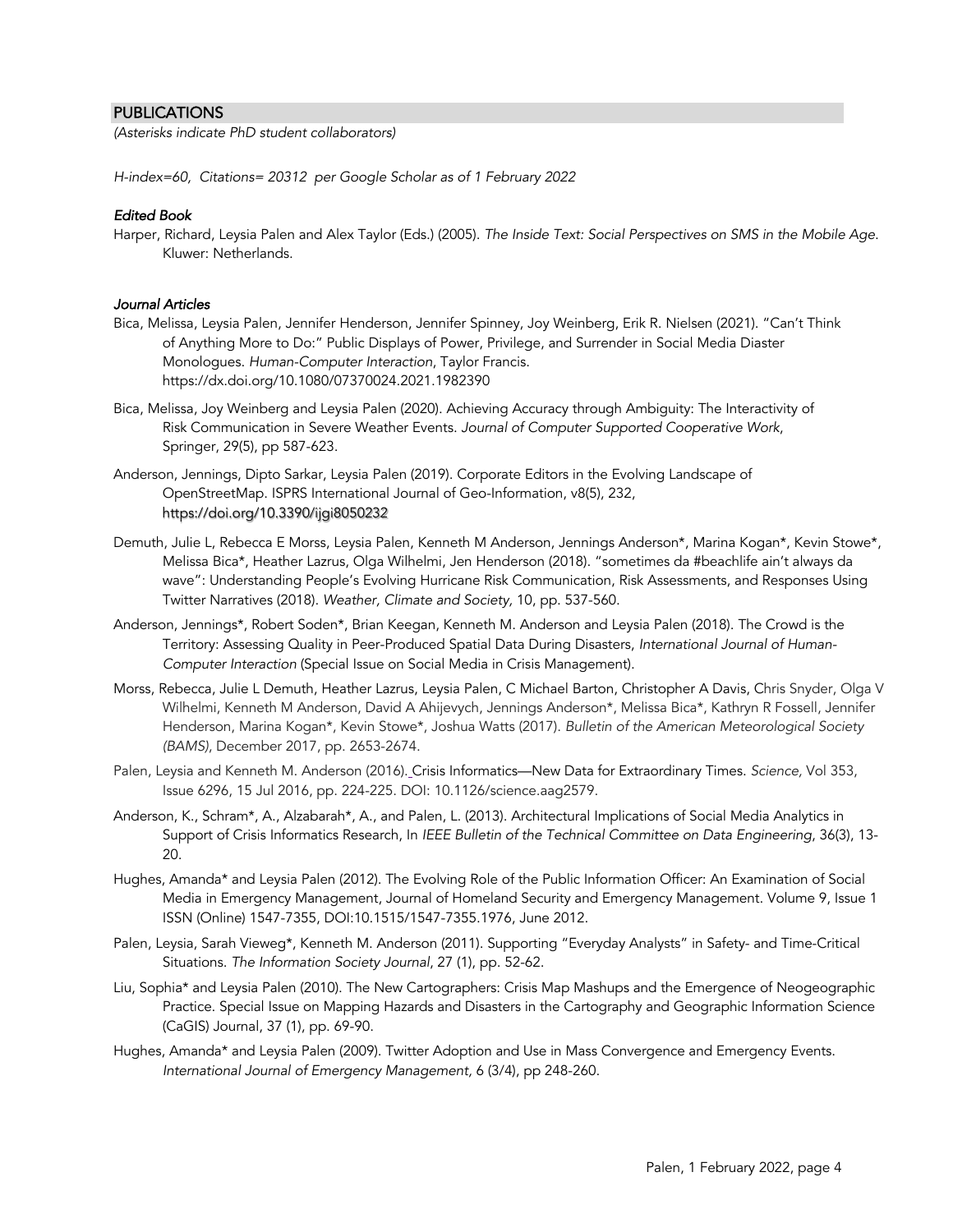- Palen, Leysia, Sarah Vieweg\*, Sophia Liu\*, Amanda Hughes\* (2009). Crisis in a Networked World: Features of Computer-Mediated Communication in the April 16, 2007 Virginia Tech Event. *Social Science Computing Review,* Sage, 27 (4), pp. 467-480.
- Giaccardi, Elisa and Leysia Palen (2008). The Social Production of Heritage through Cross-Media Interaction: Making Place for Place Making. *International Journal of Heritage Studies*, Taylor and Francis Publishers, pp. 282-298.
- Sanusi, Alena and Leysia Palen (2008). Of Coffee Shops and Parking Lots: Considering Matters of Space and Place in the Use of Public Wi-Fi, *Computer Supported Cooperative Work Journal*, Springer, pp. 257-273.
- Palen, Leysia and Amanda Hughes\* (2007). When Home Base Is Not a Place: Parents' Use of Mobile Telephones, *Personal and Ubiquitous Computing Journal*, Springer, 11 (5), pp. 339-348.
- Palen, Leysia, Starr Roxanne Hiltz, and Sophia Liu\* (2007). Online Forums Supporting Grassroots Participation in Emergency Preparedness and Response. *Communications of the Association of Computing Machinery*, 50 (3), pp. 54-58.
- Grinter, Rebecca, Leysia Palen and Margery Eldridge (2006). Chatting with Teenagers: Considering the Place of Chat Technologies in Teen Life. *ACM Transactions on Human Computer Interaction*, 13 (4), pp. 423-447.
- Palen, Leysia and Marilyn Salzman (2002). Beyond the Handset: Designing for Wireless Communications Usability. *ACM Transactions on Human Computer Interaction*, 9(2), pp. 125-151.
- Palen, Leysia (2002). Mobile Telephony in a Connected Life. *Communications of the Association of Computing Machinery,* v. 45 (3), pp. 78-82.
- Palen, Leysia, Marilyn Salzman, and Edward Youngs (2001). Discovery and Integration of Mobile Communications in Everyday Life. *Personal and Ubiquitous Computing Journal,* v. 5, pp. 109-122.

### *Highly Competitive Conference Publications (including Proceedings-as-Journals) Reviewed in Full*

- Diamond, Lindsay, Hande Batan, Jennings Anderson and Leysia Palen (to appear 2022). The Polyvocality of Online COVID-19 Vaccine Narratives that Invoke Medical Racism. *Proceedings of the ACM 2022 Conference on Human Factors in Computing Systems (CHI 2022),* New Orleans, long paper (Top 12.5%).
- Norris, Wendy\*, Amy Voida, Leysia Palen and Stephen Voida (2019). 'Is the Time Right Now?': Reconciling Sociotemporal Disorder in Distributed Team Work. *Proceedings of the ACM Conference on Human-Computer Interaction 3—CSCW, pp. 1-29.*
- Bica, Melissa\*, Julie Demuth, James E. Dykes\*, Leysia Palen (2019). Communicating Hurricane Risks: Multi-Method Examination of Risk Imagery Diffusion. *Proceedings of the ACM 2019 Conference on Human Factors in Computing Systems (CHI 2019),* Glasgow, Scotland, long paper.
- Soden, Robert\* and Leysia Palen (2018). Informating Crisis: Expanding Critical Perspectives on Crisis Informatics. *Journal*/*Proceedings of the ACM Conference on Computer Supported Cooperative Work 2018,* 22 pages. (As of 2018, now also archived as a journal article: DOI: https://doi.org/10.1145/3274431 (25.6% acceptance rate).
- Kogan, Marina\* and Palen, Leysia (2018). Conversations in the Eye of the Storm: At-Scale Features of Conversational Structure in a High-Tempo, High-Stakes Microblogging Environment. *Proceedings of the ACM 2018 Conference on Human Factors in Computing Systems (CHI 2018),* Montreal, Canada, 13 pages. (25.7% acceptance rate)
- Soden, Robert\*, Leah Sprain and Leysia Palen (2017). Thin Grey Lines: Confrontations with Risk on Colorado's Front Range. Proceedings of the ACM 2017 Conference on Human Factors in Computing Systems (CHI 2017), Denver, CO, pp.2042-2053. (25% acceptance rate; Best Paper Nomination).
- Bica, Melissa, Christopher Bopp, and Leysia Palen (2017). Visual Representations of Disaster. *Proceedings of the ACM Conference on Computer Supported Cooperative Work 2017*, Portland, pp. 1262-1276. (34.5% acceptance rate, with journal-like revision cycle; See Endnote A).
- Kogan, Marina\*, Jennings Anderson\*, Robert Soden\*, Kenneth M. Anderson and Leysia Palen (2016). Finding the Way to OSM Mapping Practices: Bounding Large Crisis Datasets for Qualitative Investigation. *Proceedings of the ACM 2016 Conference on Human Factors in Computing Systems (CHI 2016),* San Jose, CA, long paper, (23% acceptance rate).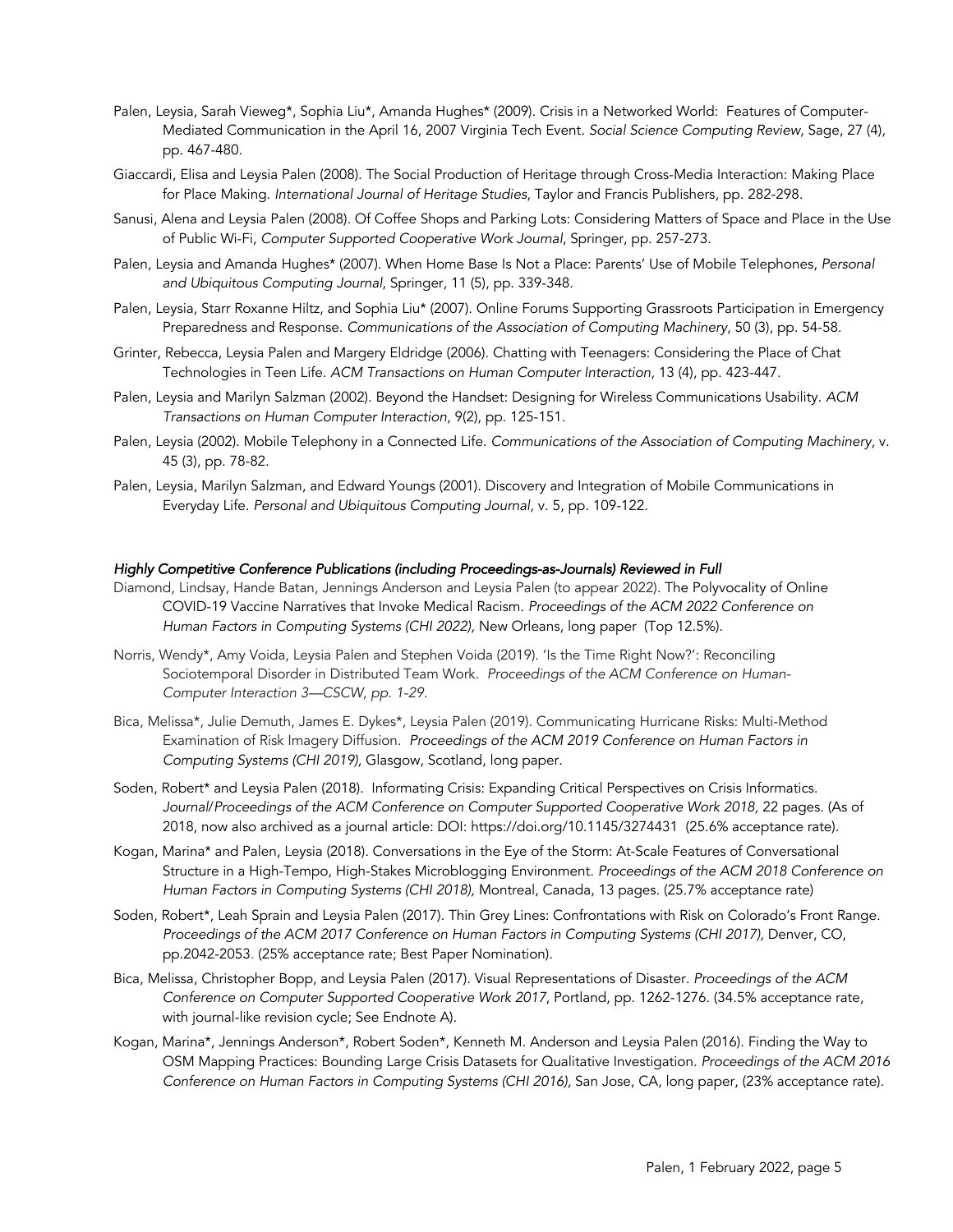- Soden, Robert\* and Leysia Palen (2016). Infrastructure in the Wild: What Mapping in Post-Earthquake Nepal Reveals about Infrastructural Emergence. *Proceedings of the ACM 2016 Conference on Human Factors in Computing Systems (CHI 2016),* San Jose, CA, pp. 2796-2807 (23% acceptance rate).
- Kogan, Marina\*, Jennings Anderson\*, Robert Soden\*, Kenneth M. Anderson and Leysia Palen (2016). Finding the Way to OSM Mapping Practices: Bounding Large Crisis Datasets for Qualitative Investigation. *Proceedings of the ACM 2016 Conference on Human Factors in Computing Systems (CHI 2016),* San Jose, CA, long paper, (23% acceptance rate).
- Soden, Robert\* and Leysia Palen (2016). Infrastructure in the Wild: What Mapping in Post-Earthquake Nepal Reveals about Infrastructural Emergence. *Proceedings of the ACM 2016 Conference on Human Factors in Computing Systems (CHI 2016),* San Jose, CA, pp. 2796-2807 (23% acceptance rate).
- Kogan, Marina\*, Leysia Palen and Kenneth M. Anderson. (2015). Tweet Local, Retweet Global: Retweeting by the Geographically-Vulnerable during Hurricane Sandy. *Proceedings of the ACM Conference on Computer Supported Cooperative Work 2015*, Vancouver. (~9K words). (28% acceptance rate w/ journal-like revision cycle; See Endnote A)
- White, Joanne\* and Leysia Palen. (2015). Expertise in the Wired Wild West. *Computer Supported Cooperative Work 2015*. (~12K words). (28% acceptance rate with journal-like revision cycle; See Endnote A). Best Paper Nomination.
- Hughes, Amanda., St. Denis\*, Lise, Palen, Leysia, Anderson, Kenneth M. (2014). Online Public Communications by Police & Fire Services during the 2012 Hurricane Sandy. Proceedings of the *ACM 2014 Conference on Human Factors in Computing Systems (CHI 2014),* Toronto, pp. 1505-1514. (23% acceptance rate)
- White, Joanne\*, Leysia Palen and Kenneth Anderson (2014). Digital Mobilization in Disaster Response: The Work & Self-Organization of On-Line Pet Advocates in Response to Hurricane Sandy. *Proceedings of the ACM 2014 Conference on Computer Supported Cooperative Work*, Baltimore, pp. 866-876. (27% acceptance rate; Journal-like revision cycle)
- Starbird, Kate\* and Leysia Palen (2013). Working and Sustaining the Virtual "Disaster Desk." *Proceedings of the ACM 2013 Conference on Computer Supported Cooperative Work*, San Antonio, TX, pp. 491-502. Best Paper Award (top 1% of all submissions).
- Mark, Gloria, Mossaab Bagdouri\*, Leysia Palen, James H. Martin, Ban Al-Ani, Ken Anderson (2012). Blogs as a Collective War Diary. In the *Proceedings of the ACM 2012 Conference on Computer Supported Cooperative Work*, Bellevue, WA, pp. 37-46. (39.5% acceptance with journal-like revision cycle; see Endnote A).
- Sarcevic, Aleskandra, Leysia Palen, Joanne White\*, Mossaab Bagdouri\*, Kate Starbird\*, Kenneth M. Anderson, (2012). "Beacons of Hope" in Decentralized Coordination: Learning from On-the-Ground Medical Twitterers During the 2010 Haiti Earthquake. In the *Proceedings of the ACM 2012 Conference on Computer Supported Cooperative Work*, Bellevue, WA, pp. 47-56. (39.5% acceptance with journal-like revision cycle; see Endnote A)
- Starbird, Kate\* and Leysia Palen (2012). (How) Will the Revolution be Retweeted?: Information Propagation in the 2011 Egyptian Uprising. In the *Proceedings of the ACM 2012 Conference on Computer Supported Cooperative Work*, Bellevue, WA, pp. 7-16. (39.5% acceptance with journal-like revision cycle; see Endnote A)
- Sarcevic, Aleksandra, Leysia Palen, and Randall Burd (2011). Coordinating Time-Critical Work with Role-Tagging. *Proceedings of the ACM 2011 Conference on Computer Supported Cooperative Work* (CSCW 2011), Hangzhou, China, pp. 465-474. (22% acceptance rate)
- Starbird, Kate\* and Leysia Palen (2011). "Voluntweeters:" Self-Organizing by Digital Volunteers in Times of Crisis. In the Proceedings of the ACM 2011 Conference on Human Factors in Computing Systems (CHI 2011), Vancouver, BC, pp 1071-1080. (26% acceptance rate + Best Paper Nomination)
- Verma, Sudha\*, Will Corvey\*, Sarah Vieweg\*, James H. Martin, Leysia Palen, Martha Palmer, Aaron Schram\*, Kenneth M Anderson (2011). NLP to the Rescue?: Extracting "Situational Awareness" Tweets During Mass Emergency. Proceedings of the *Fifth International AAAI Conference on Weblogs and Social Media,* pp. 385-392*.* (11% acceptance rate for presented publications)
- Palen, Leysia, Kenneth Mark Anderson, Gloria Mark, James H. Martin, Douglas Sicker, Martha Palmer, Dirk Grunwald (2010). A Vision for Technology-Mediated Support for Public Participation & Assistance in Mass Emergencies & Disasters. *Association of Computing Machinery and British Computing Society's 2010 Conference on Visions of Computer Science,* Edinburgh, United Kingdom — April 13 - 16, 2010 (long paper, ~12 pages). (16% acceptance rate)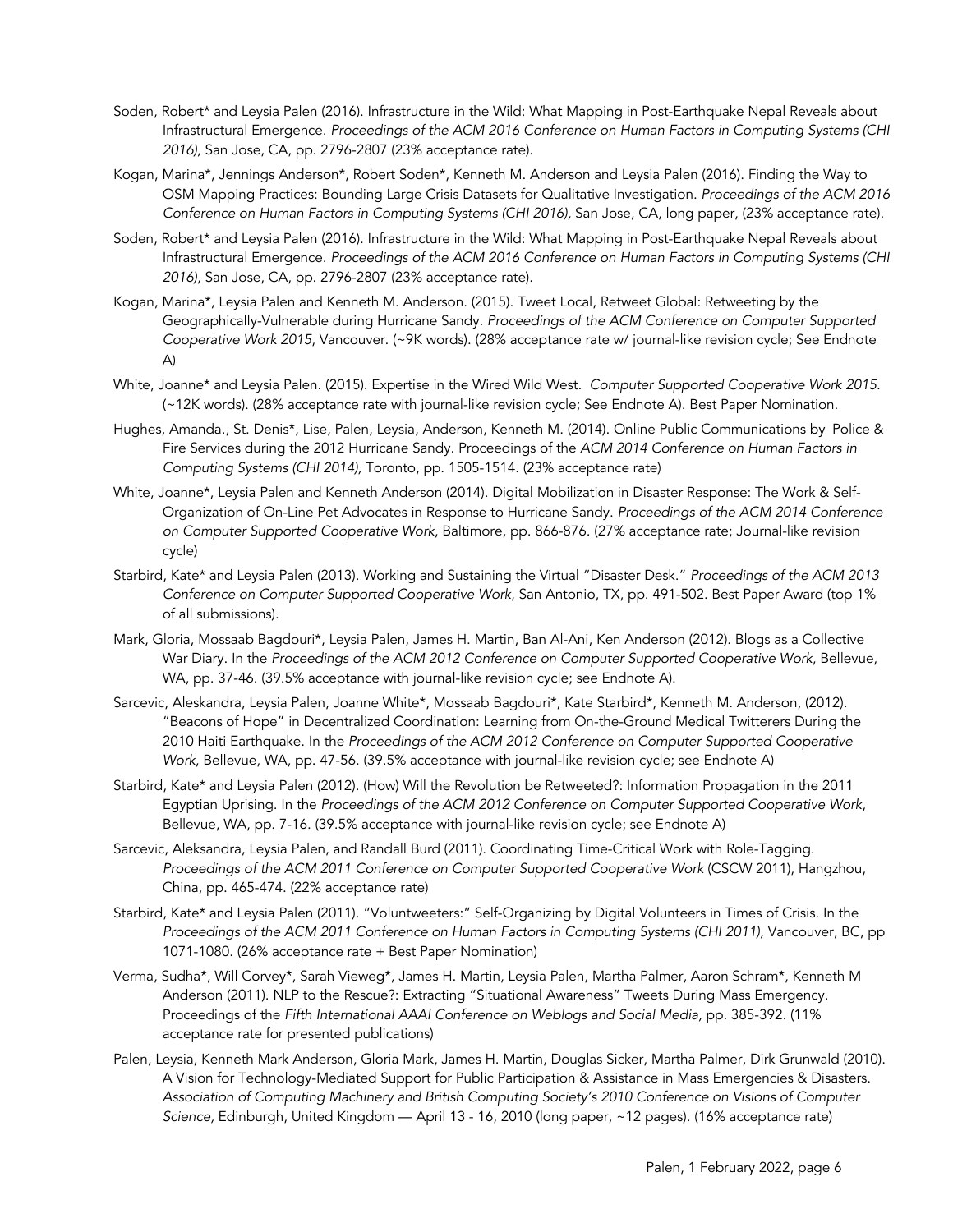- Sicker, Douglas C., Leysia Palen, Dirk Grunwald, Kenneth Mark Anderson, Lisa Blumensaadt (2010). Policy Issues Facing the Use of Social Network Information During Times of Crisis. *In the Proceedings of the 38th Research Conference on Communication, Information and Internet Policy (TPRC 2010),* Arlington, VA (October 2010). (Conference regularly runs at a 25-30% acceptance rate).
- Starbird, Kate\*, Leysia Palen, Amanda Hughes\* and Sarah Vieweg\* (2010). Chatter on *The Red*: What Hazards Threat Reveals about the Social Life of Microblogged Information. *Proceedings of the ACM 2010 Conference on Computer Supported Cooperative Work (CSCW 2010)*, pp. 241-250. (20% acceptance rate. Nominated for Best Paper, top 5%)
- Vieweg, Sarah\*, Amanda Hughes\*, Kate Starbird\*, and Leysia Palen (2010). A Comparison of Microblogging Behavior in Two Natural Hazards Events: What Twitter May Contribute to Situational Awareness. *Proceedings of the ACM 2010 Conference on Human Factors in Computing Systems (CHI 2010*), Atlanta, GA. pp. 1079-1088. (22% acceptance rate)
- Palen, Leysia and Sarah Vieweg\* (2008). The Emergence of Online Widescale Interaction in Unexpected Events: Assistance, Alliance and Retreat. *Proceedings of the ACM 2008 Conference on Computer Supported Cooperative Work (CSCW 2008),* Nov., San Diego, pp. 117-126. (23% acceptance rate)
- Shklovski, Irina, Leysia Palen and Jeannette Sutton (2008). Finding Community Through Information and Communication Technology in Disaster Events. *Proceedings of the ACM 2008 Conference on Computer Supported Cooperative Work (CSCW 2008)*, November, San Diego, pp. 127-136. (23% acceptance rate)
- Kristensen, Margit\*, Morten Kyng and Leysia Palen (2006). Participatory Design in Emergency Medical Service: Designing for Future Practice. *Proceedings of the ACM 2006 Conference on Human Factors in Computing Systems (CHI 2006)*, Montreal, pp 161-170. (23% acceptance rate)
- Palen, Leysia and Stinne Aaløkke\* (2006). Of Pillboxes and Piano Benches: 'Home-Made' Methods for Managing Medication, *Proceedings of the ACM 2006 Conference on Computer Supported Cooperative Work (CSCW 2006),*  Banff, Canada, pp. 79-88. (21% acceptance rate)
- Palen, Leysia and Paul Dourish (2003). Unpacking "Privacy" for a Networked World. *Proceedings of the ACM 2003 Conference on Human Factors in Computing Systems (CHI 2003),* Fort Lauderdale, pp. 129-136. (16% acceptance rate)
- Palen, Leysia and Marilyn Salzman (2002). Voice-Mail Diary Studies for Naturalistic Data Capture under Mobile Conditions . *Proceedings of the ACM 2002 Conference on Computer Supported Cooperative Work (CSCW 2002)*, New Orleans, pp. 87-95. (20% acceptance rate)
- Grinter, Rebecca and Leysia Palen (2002). Instant Messaging in Teen Life. *Proceedings of the ACM 2002 Conference on Computer Supported Cooperative Work (CSCW 2002),* New Orleans, pp. 21-30. (20% acceptance rate)
- Palen, Leysia, Marilyn Salzman and Ed Youngs (2000). Going Wireless: Behavior and Practice of New Mobile Phone Users. *Proceedings of the ACM 2000 Conference on Computer Supported Cooperative Work (CSCW 2000)*, Philadelphia, pp. 201-210. (18% acceptance rate)
- Palen, Leysia (1999). Social, Individual and Technological Issues for Groupware Calendar Systems. *Proceedings of the ACM*  1999 Conference on Human Factors in Computing Systems (CHI 1999), Pittsburgh, pp. 17-24. (25% acceptance rate)
- Moran, Thomas P., Leysia Palen, Steve Harrison, Patrick Chiu, Don Kimber, Scott Minneman, William van Melle and Polle Zellweger (1997). "I'll Get That Off the Audio:" A Case Study of Salvaging Multimedia Meeting Records*. Proceedings of the ACM 1997 Conference on Human Factors in Computing Systems (CHI 1997)*, Atlanta, pp. 202- 209. (24% acceptance rate)
- Ackerman, Mark S. and Leysia Palen (1996). The Zephyr Help Instance: Promoting Ongoing Activity in a CSCW System *Proceedings of the ACM 1996 Conference on Human Factors in Computing Systems (CHI 1996),Vancouver,* pp. 268- 275. (21% acceptance rate)
- Grudin, Jonathan and Leysia Palen (1995). Why Groupware Succeeds: Discretion or Mandate? *Proceedings of the 4th European Conference on Computer-Supported Cooperative Work (ECSCW 1995)*, H. Marmolin, Y. Sundblad, K. Schmidt (Eds.), Kluwer Academic Publishers: Dordrecht, pp. 263-278. (22% acceptance rate)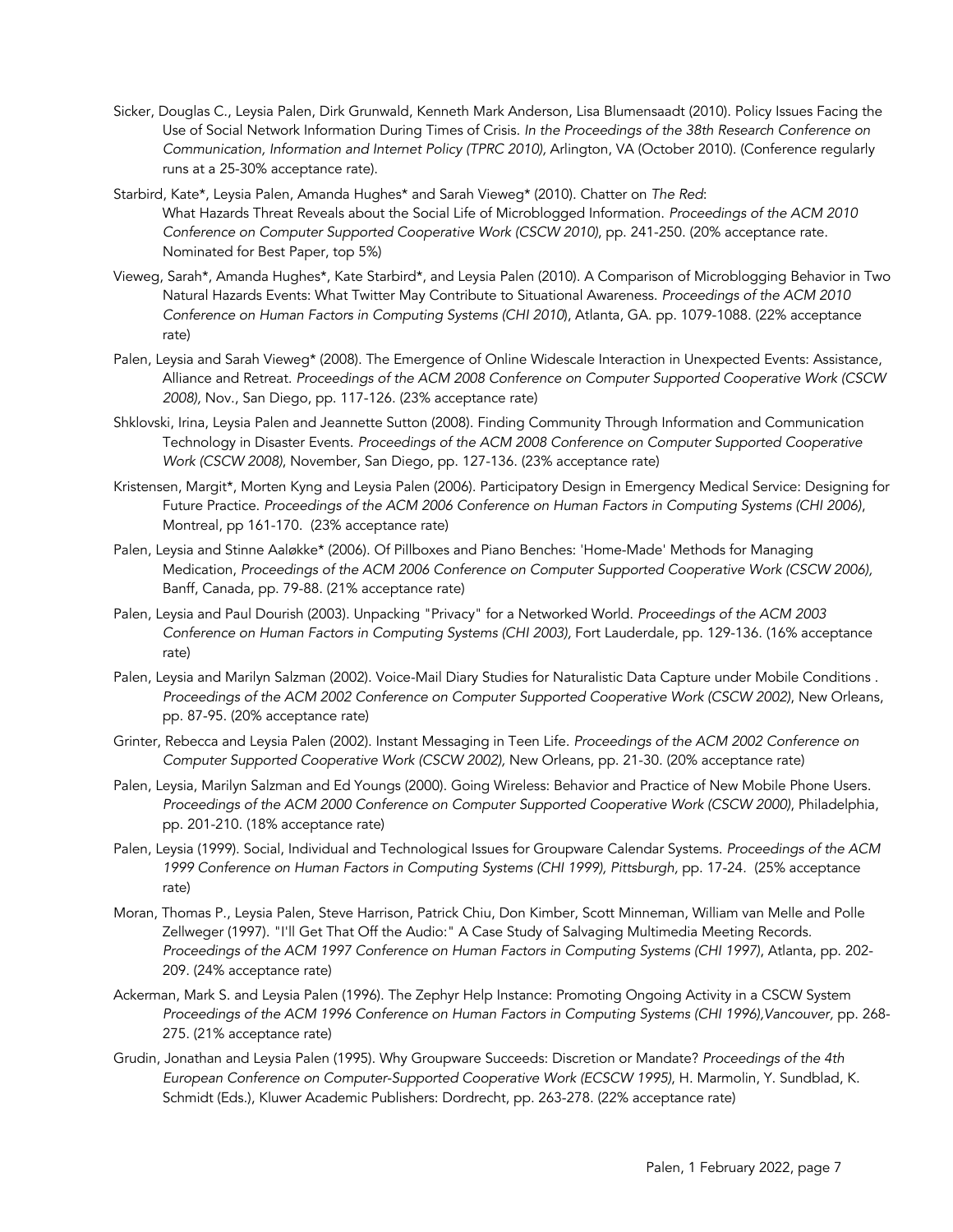### *Conference Publications, Reviewed in Full*

- Anderson, Jennings\*, Gerard Casas Saez\*, Kenneth Anderson, Leysia Palen, and Rebecca Morss (2019). Incorporating Context and Location into Social Media Analysis: A Scalable, Cloud-Based Approach for More Powerful Data Science. *Proceedings of the 52nd Hawaii International Conference on System Sciences,* pp. 2274-2283. (Best Paper Nomination).
- Stowe, Kevin\*, Martha Palmer, Jennings Anderson\*, Marina Kogan\*, Leysia Palen, Kenneth M. Anderson, Rebecca Morss, Julie Demuth, Heather Lazrus (2018). Developing and evaluating annotation procedures for Twitter data during hazard events. *Proceedings of the Joint Workshop on Linguistic Annotation, Multiword Expressions and Constructions (LAW-MWE-CxG-2018)*, pp. 133-143.
- Stowe, Kevin\*, Jennings Anderson\*, Martha Palmer, Leysia Palen and Kenneth M. Anderson (2018). Improving classification of twitter behavior during hurricane events. *Proceedings of the Sixth International Workshop on Natural Language Processing for Social Media,* pp. 67-75.
- Stowe, Kevin, Paul, Michael, Palmer, Martha, Palen, Leysia, and Anderson, Kenneth (2016). Identifying and categorizing disaster-related tweets. *Proceedings of the 4th International Workshop on Natural Language Processing for Social Media*, Austin, TX, pp. 1-6.
- Anderson, Jennings\*, Marina Kogan\*, Melissa Bica\*, Leysia Palen, Kevin Stowe\*, Kenneth M. Anderson, Rebecca Morss, Julie Demuth, Heather Lazrus, Olga Wilhelmi, Jennifer Henderson (2016). Far Far Away in Far Rockaway: Responses to Risks and Impacts during Hurricane Sandy through First-Person Social Media Narratives. *Proceedings of the Information Systems for Crisis Response and Management*, Rio de Janeiro, Brazil, pp. TBD (~6000 words). (40% acceptance rate).
- Soden, R\*., Palen, L. , Chase, C\*., Deniz, D\*., Arneson, E\*., Sprain, L., Goldstein, B., Liel, A., Javernick-Will, A., Dashti, S. (2015). The Polyvocality of Resilience: Discovering a Research Agenda through Interdisciplinary Investigation and Community Engagement, *Proceedings of the Information Systems for Crisis Response and Management*, Kristiansand, Norway. *Best Student Paper Nomination.*
- Anderson, Jennings\*, Robert Soden\*, Kenneth M. Anderson, Marina Kogan\*, and Leysia Palen (2016). EPIC-OSM: A Software Framework for OpenStreetMap Data Analytics. *Proceedings of the Hawaii International Conference on System Sciences (HICSS)*, pp. 5468-5477.
- White, J\*. and Palen, L., (2015). Participatory Mapping for Disaster Preparedness: The Development and Standardization of Animal Evacuation Maps. *Proceedings of the Information Systems for Crisis Response and Management*, Kristiansand, Norway.
- Barrenechea, Mario\*, Kenneth Anderson, Leysia Palen and Joanne White\* (2015). Engineering Crowdwork for Disaster Events: The Human-Centered Development of a Lost-and-Found Tasking Environment. In the *Proceedings of the Hawaii International Conference on System Sciences (HICSS),* long paper. (50% acceptance rate)
- Dashti, S., Palen, L., Heris, M\*., Anderson, K., Anderson, S., Anderson, J\*. (2014). Supporting Disaster Reconnaissance with Social Media Data: A Design-Oriented Case Study of the 2013 Colorado Floods. *Proceedings of the Conference on Information Systems for Crisis Response and Management (ISCRAM 2014)* (long paper, 10 pages)*.* (Nominated for Best Paper)
- Soden, Robert\* and Palen, Leysia. (2014). From Crowdsourced Mapping to Community Mapping: The Post-Earthquake Work of OpenStreetMap Haiti. *Proceedings of the 11th International Conference on the Design of Cooperative Systems (COOP 2014)*, Nice, France, May 27-30, 2014. (6700 words). (34% acceptance rate).
- St. Denis, Lise\*, Palen, Leysia and Anderson, Kenneth M. (2014). Mastering Social Media: An Analysis of Jefferson County's Communications during the 2013 Colorado Floods. *Proceedings of the Conference on Information Systems for Crisis Response and Management (ISCRAM 2014* (long paper, 10 pages)*.* (Nominated for Best Student Paper)
- Soden, R\*., Budhathoki, N., Palen, L. (2014). Resilience and Crisis Informatics: Lessons Learned from Open Cities Kathmandu. *Proceedings of the Conference on Information Systems for Crisis Response and Management (ISCRAM 2014)* (long paper, 10 pages). (Best Student Paper Award)
- St. Denis, Lise\*, Amanda Hughes\*and Leysia Palen. (2012). Trial by Fire: The Deployment of Trusted Digital Volunteers in the 2011 Shadow Lake Fire. *Proceedings of the 2012 Information Systems for Crisis Response and Management Conference (ISCRAM 2012),* Vancouver, Canada, (long paper, ~5500 words).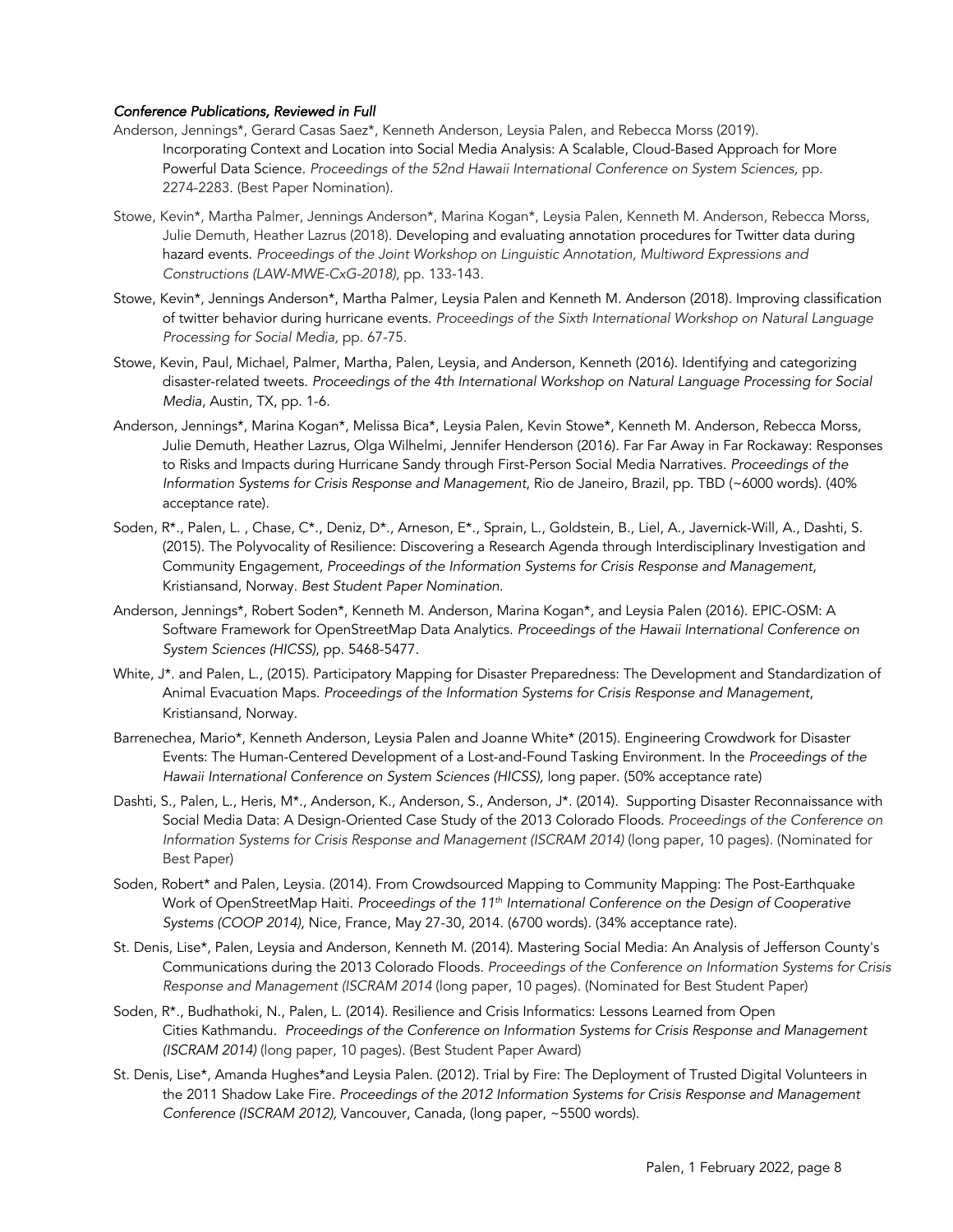- Starbird, Kate\*, Grace Muzny\* and Leysia Palen. (2012). Learning from the Crowd: Collaborative Filtering Techniques for Identifying On-the-Ground Twitterers during Mass Disruptions. In the *Proceedings of the 2012 Information Systems for Crisis Response and Management Conference (ISCRAM 2012),* Vancouver, Canada, (long paper, ~6500 words)
- Starbird, Kate\* and Leysia Palen (2011). More than the Usual Suspects: The Physical Self and Other Resources for Learning to Program Using a 3D Avatar Environment, *Proceedings of the I-Conference*, Seattle WA, pp. 614-621.
- Starbird, Kate\* and Leysia Palen (2010). Pass It On? Retweeting in Mass Emergencies. *Proceedings of the 2020 Information Systems for Crisis Response and Management Conference (ISCRAM 2009*), Seattle, WA, (long paper, ~5000 words); Nominated for Best Paper.
- Hughes, Amanda\* and Leysia Palen (2009). Twitter Adoption and Use in Mass Convergence and Emergency Events. *Proceedings of the 2009 Information Systems for Crisis Response and Management Conference (ISCRAM 2009),*  Gothenberg, Sweden, (~5000 words).
- Kireyev, Kirill\*, Leysia Palen and Kenneth M. Anderson (2009). Applications of Topics Models To Analysis of Disaster-Related Twitter Data. Neural Information Processing Systems Foundation Workshop (4 pages), Seattle, WA.
- Liu, Sophia\* and Leysia Palen (2009). Spatiotemporal Mashups: A Survey of Current Tools to Inform Next Generation Crisis Support. *Proceedings of the 2009 Information Systems for Crisis Response and Management Conference (ISCRAM 2009*), Gothenberg, Sweden, (~5000 words).
- Palen, Leysia (2009). Keeping Up with the Future of Human-Computer Interaction: The Many Masters of Scholarship, Social Action Work, and Rapid Technological Change. Extended Abstract (5 pages), Human Computer Interaction Consortium 2009, February 4-7, Winter Park, CO.
- Hughes, Amanda\*, Leysia Palen, Jeannette Sutton, Sophia Liu\* and Sarah Vieweg\* (2008). "Site-Seeing" in Disaster: An Examination of On-Line Social Convergence. *Proceedings of the 2008 Information Systems for Crisis Response and Management Conference (ISCRAM 2008),* Washington, D.C., pp. 324-333. (Tied for best student paper award)
- Liu, Sophia\*, Leysia Palen, Jeannette Sutton, Amanda Hughes\*, Sarah Vieweg\* (2008). In Search of the Bigger Picture: The Emergent Role of On-Line Photo-Sharing in Times of Disaster. *Proceedings of the 2008 Information Systems for Crisis Response and Management Conference (ISCRAM 2008*), Washington, D.C., pp. 140-149. (Tied for best student paper award)
- Nielsen, Rodney D., Jason Buckingham\*, Gary Knoll\*, Ben Marsh\* & Leysia Palen (2008). Question Generation: A Taxonomy of Questions for Question Generation. In the *Workshop on the Question Generation Shared Task and Evaluation Challenge*, Arlington, VA. (September 25-26) 3 pages: http://www.questiongeneration.org/
- Sutton, Jeannette, Leysia Palen, Irina Shklovski (2008). Backchannels on the Front Lines: Emergent Use of Social Media in the 2007 Southern California Fires. *Proceedings of the 2008 Information Systems for Crisis Response and Management Conference (ISCRAM 2008),* Washington, D.C., pp. 624-631.
- Vieweg, Sarah\*, Leysia Palen, Sophia Liu\*, Amanda Hughes\* and Jeannette Sutton (2008). Collective Intelligence in Disaster: An Examination of the Phenomenon in the Aftermath of the 2007 Virginia Tech Shootings. *Proceedings of the* 2008 *Information Systems for Crisis Response and Management Conference (ISCRAM 2008),* Washington, D.C., pp. 44- 54. (Tied for best student paper award)
- Palen, Leysia and Sophia Liu\* (2007). Citizen Communications in Crisis: Anticipating a Future of ICT-Supported Participation, *Proceedings of the ACM 2007 Conference on Human Factors in Computing Systems (CHI 2007*), San Jose, CA., pp. 727-736. (25% acceptance rate)
- Palen, Leysia, Sarah Vieweg\*, Jeannette Sutton\*, Sophia Liu\* and Amanda Hughes\* (2007). Crisis Informatics: Studying Crisis in a Networked World. *Proceedings of the Third International Conference on E-Social Science,* Ann Arbor, MI, Oct 7- 9, 2007 (on-line proceedings; 10 pages).
- Grudin, Jonathan and Leysia Palen (1997). Emerging Groupware Successes in Major Corporations: Studies of Adoption and Adaptation. *Proceedings of the International Conference on Worldwide Computing and Its Applications (WWCA '97),* T. Masuda, Y. Masunaga, and M. Tsukamoto (Eds.), Berlin: Springer-Verlag, pp. 142-153.
- Infield, Susan E., Leysia Palen, David Pepitone, Steven Kimball, David Smith, Antonio Possolo, Kevin Corker and Sandy Lozito (1994). The Effects of ATC Datalink on Instrument and Environmental Scanning During Flight Operations. *Proceedings of the 21st Conference of the European Association for Aviation Psychology (EAAP),* v. 3, pp. 63-68.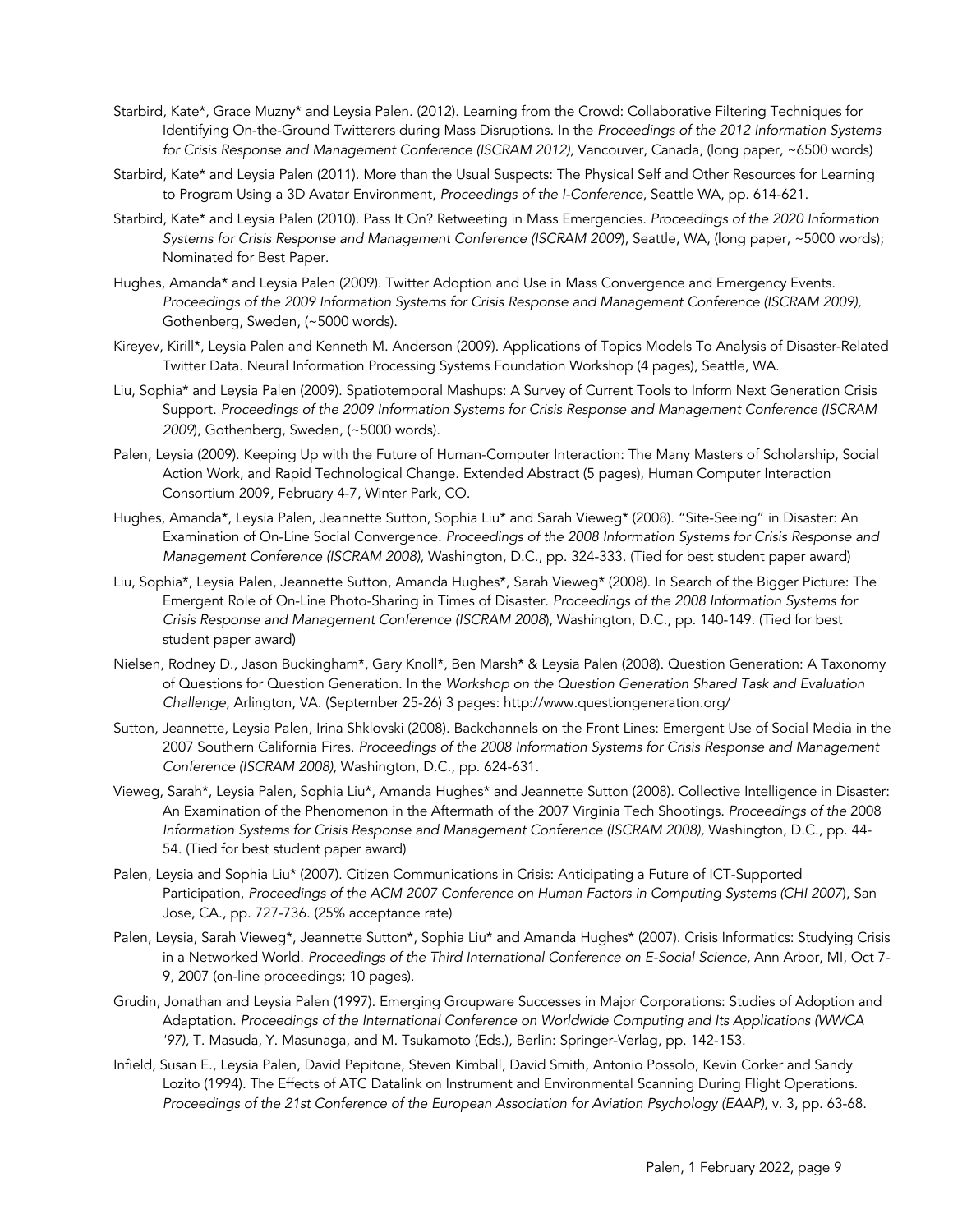- Infield, Susan E., Aileen Logan, Leysia Palen, Elfriede Hofer, David Smith, Kevin Corker, Sandy Lozito and Antonio Possolo (1994). The Effects of Reduced Partyline Information in a Datalink Environment. *Proceedings of the 21st Conference of the European Association for Aviation Psychology (EAAP)* v. 3, pp. 51-56.
- Hofer, Elfriede, Leysia Palen and Antonio Possolo (1993). Flight Deck Information Management: Functional Integration of Electronic Approach Information*. Seventh International Symposium on Aviation Psychology*, Columbus OH (short paper).

### *Book Chapters, Reviewed in Full*

- Soden, Robert and Leysia Palen (2021). The Social Life of Disaster Information: Cultivating Resources for Emergent Information Infrastructures in Nepal. In Eric W. Welch (Ed.) *Research Handbook of E-Government*, Edward Elgar Publishing Limited.
- Palen, Leysia and Amanda L. Hughes (2018). In: Rodríguez H., Donner W., Trainor J. (eds) Social Media in Disaster Communication. *Handbook of Disaster Research*, Springer, pp. 497-518.
- Ling, Rich, Pål Sundsøy, Leysia Palen, Geoffrey Canright, Johannes Bjelland, Kenth Engø-Monsen (2018). Safety, sensemaking, and solidarity: Mobile communication in the immediate aftermath of the July 22, 2011, Oslo bombing. In Joshua A Bell and Joel C. Kuipers (Eds.) *Linguistic and Material Intimacies of Cell Phones*, Routledge, pp. 167- 187.
- Hughes, Amanda Lee, Leysia Palen, Steve Peterson (2014). Social Media in Emergency Management. In J. Trainor (ed.), *Issues in Disaster Science and Management.* Washington, DC: FEMA
- Liu, Sophia\*, Leysia Palen and Elisa Giaccardi (2011). Heritage Matters in Crisis Informatics: How Information and Communication Technology Can Support Legacies of Crisis Events. In Christine Hagar (Ed) *Crisis Information Management: Communication and Technologies*, Chandos Publishing, pp. 65-86.
- Starbird, Kate\*, Leysia Palen, Sophia B. Liu\*, Sarah Vieweg\*, Amanda Hughes\*, Aaron Schram\*, Kenneth Mark Anderson, Mossaab Bagdouri\*, Joanne White\*, Casey McTaggart\*, and Chris Schenk\* (2011). Promoting Structured Data in Citizen Communications during Disaster Response: An Account of Strategies for Diffusion of the "Tweak the Tweet" Syntax. In Christine Hagar (Ed) *Crisis Information Management: Communication and Technologies*, Chandos Publishing, pp. 43-63.
- Liu, Sophia\*, Leysia Palen, Jeannette Sutton, Amanda Hughes\* and Sarah Vieweg\* (2009). Citizen Photojournalism During Crisis Events. In Allan, S. and Thorsen, E. (Eds.), *Citizen Journalism: Global Perspectives*. New York: Peter Lang. *(modified reprint of Liu et al 2008 conference paper).*
- Palen, Leysia (2008). A CSCW Sampler, In T. Erickson and D. McDonald (Eds.) *HCI Remixed: Reflections on Works that Have Influenced the HCI Community*, MIT Press, pp. 135-139.
- Palen, Leysia and Susanne Bødker (2008). Don't Get Emotional!, *Lecture Notes in Computer Science (LNCS (Affect and Emotion in HCI)),* Springer, pp. 12-22.
- Ackerman, Mark and Leysia Palen (2007). The Zephyr Help Instance As a CSCW Resource, In M. S. Ackerman, C. Halverson, T. Erickson, and W. A. Kellogg (Eds.), *Resources, Co-Evolution and Artifacts: Theory in CSCW*, London: Springer, pp. 37-57.
- Palen, Leysia and Jonathan Grudin (2003). Discretionary Adoption of Group Support Software. In B. E. Munkvold (Ed.) *Implementing Collaboration Technologies in Industry: Case Examples and Lessons Learned,* Springer, London, pp. 159-179.
- Palen, Leysia and Marilyn Salzman (2001). Welcome to the Wireless World: Problems Using and Understanding Mobile Telephony. In Brown, Harper, and Green (Eds) *The Wireless World*, Springer-Verlag, London, pp. 135-153.
- Hutchins, Edwin and Leysia Palen (1997). Constructing Meaning from Space, Gesture and Speech. In L. B. Resnick, R. Saljo, C. Pontecorvo, and B. Burge (Eds.) *Discourse, Tools, and Reasoning: Situated Cognition and Technologically Supported Environments*, Springer-Verlag, Germany, pp. 24-40.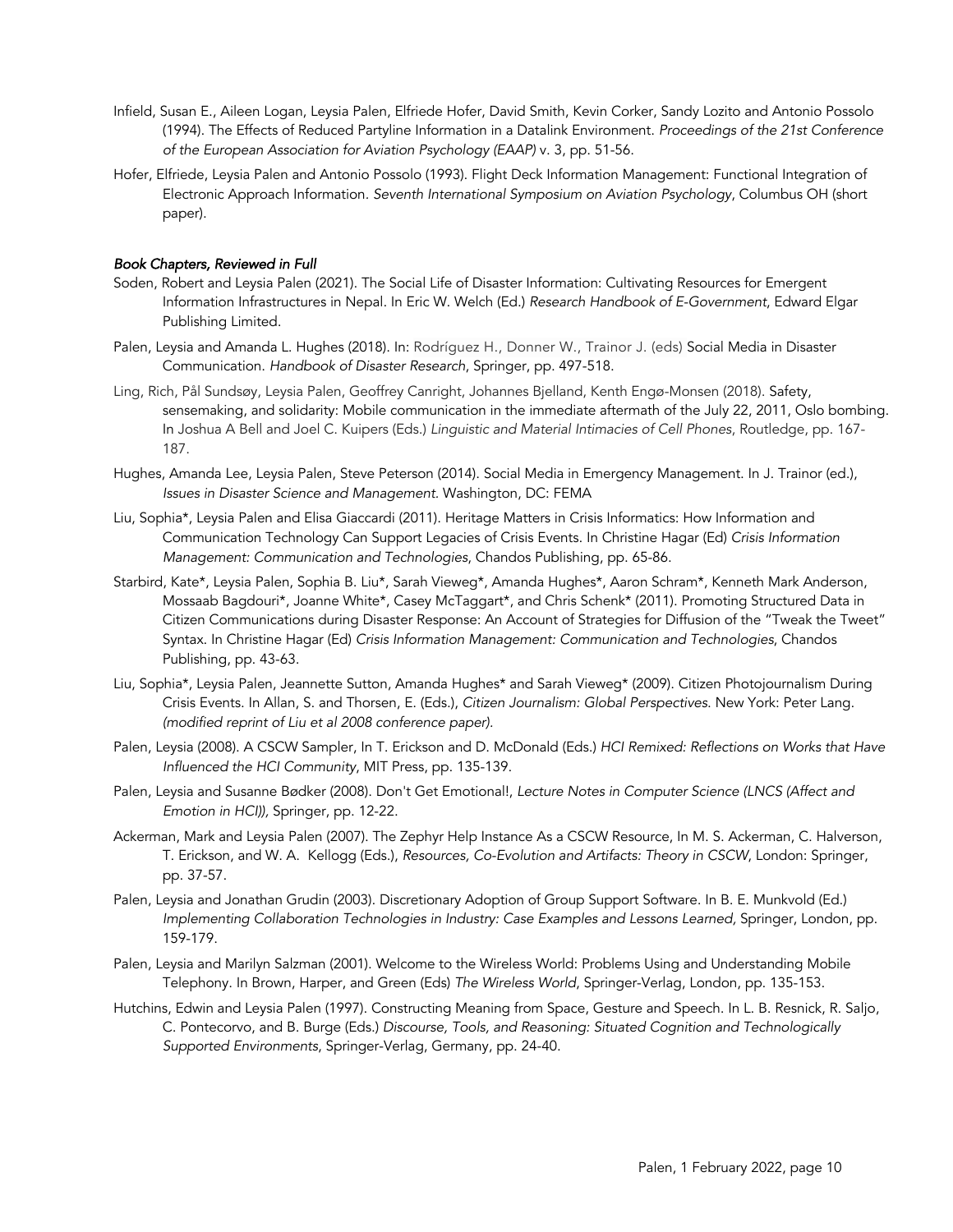### *Public Resource*

Leysia Palen, Jennings Anderson, Melissa Bica, Carlos Castillos, John Crowley, Paloma Díaz, Megan Finn, Rob Grace, Amanda Hughes, Muhammad Imran, Marina Kogan, Nicolas Lalone, Prasenjit Mitra, Wendy Norris, Katie Pine, Hemant Purohit, Christian Reuter, Caroline Rizza, Lise St Denis, Bryan Semaan, Valerie Shalin, Lea Shanley, Patrick Shih, Robert Soden, Kate Starbird, Keri Stephen, Z Toups, Tom Wilson (first released May 2020). Crisis Informatics: Human-Centered Research on Tech & Crises: A Guided Bibliography Developed by Crisis Informatics Researchers.

### *Other Articles*

- Spinney, Jennifer, Jennifer Henderson, Melissa Bica, Leysia Palen, Erik R. Nielsen and Julie Demuth (2020). Keeping Calm in Chaos: An Examination of Forecast Sense-Making and Partner Response to TORFFs during Hurricane Florence, Abstract for the American Meteorological Society Annual Meeting, January 12, 2020.
- Anderson, Jennings, Dipto Sarkar, Leysia Palen (2019). Corporate Editors in the Evolving Landscape of OpenStreetMap: A Close Investigation of the Impact to the Map and Community. Proceedings of the Academic Track of the State of the Map 2019 Conference, September 21-23, 2019, Heidelberg, Germany, 2 pages.
- Norris W, Voida S, Palen L, Anderson K. "Unwinding Pluritemporal Time in Digital Humanitarian Crowdwork." CHI 2019 Workshop on the Future of Work; Extended Abstracts of the 2019 CHI Conference on Human Factors in Computing Systems (Human Factors in Computing Systems), May 2019
- Stowe, Kevin, Jennings Anderson, Martha Palmer, Leysia Palen and Kenneth M. Anderson (2018). Improving Classification of Twitter Behavior During Hurricane Events, *Proceedings of the Sixth International Workshop on Natural Language Processing for Social Media*, pp 67-75.
- Dunaway, Michael, Robin Murphy, Nalini Venkatasubramanian, Leysia Palen, Daniel Lopresti (May 4, 2017). *Research Agenda in Intelligent Infrastructure to Enhance Disaster Management, Community Resilience and Public Safety,*  arXiv:1705.01985.
- Fiesler, Casey, William Aspray, Lecia Barker, Jed Brubaker, Laura Devendorf, Brian Keegan, Leysia Palen, Michael Paul, Danielle Szafir, Ricarose Roque, Rick Robinson, Amy Voida, Stephen Voida (2017). Information Science at CU. *interactions*, 24(4), pp. 18-21.
- Palen, Leysia, Kate Starbird\*, Sarah Vieweg\* and Amanda Hughes\* (2010). Twitter-based information distribution during the 2009 Red River Valley flood threat. *Bulletin of the American Society for Information Science and Technology*, 36(5), pp. 13–17.
- Palen, Leysia (2008). Online Social Media in Crisis Events. *EDUCAUSE Quarterly,* vol. 31, no. 3 (July–September 2008), pp. 76-78.
- Palen, Leysia (2008). Diaries for Data Collection. Invited Column in Keith Kenney's *Visual Communications Research Designs*, Routledge (about 1500 words).
- Brush, A. J., Leysia Palen, Laurel Swan, and Alex Taylor. (2005). Designs for Home Life. In *Proceedings of CHI '05 Extended Abstracts on Human Factors in Computing Systems* (Portland, OR, USA, April 02 - 07, 2005). CHI '05. ACM Press, New York, NY, pp. 2035-2036.
- Palen, Leysia (2000). Development of Mobile Communications Practices and Norms. In the 2000 ACM Computer Supported Cooperative Work Workshop on *Technologies that Cross Boundaries: Exploring the Gap*, December 2000, Philadelphia.
- Palen, Leysia (1999). Situated, Evolutionary Use of Groupware Calendar Systems. Workshop Paper for Groupware Workshop at the *1999 European Conference on Computer Supported Cooperative Work,* Copenhagen.
- Haag, Zsolt and Leysia Palen (1998). ECSCW 1997 Doctoral Colloquium: A Student Participant Report*. ACM Special Interest Group on Computer-Human Interaction SIGCHI Bulletin*.
- Palen, Leysia (1997). Groupware Adoption and Adaptation: Studies of Successful Use. *ACM Special Interest Group on Supporting Group Work (SIGGROUP) Bulletin,* V. 18 (3), pp. 51-55.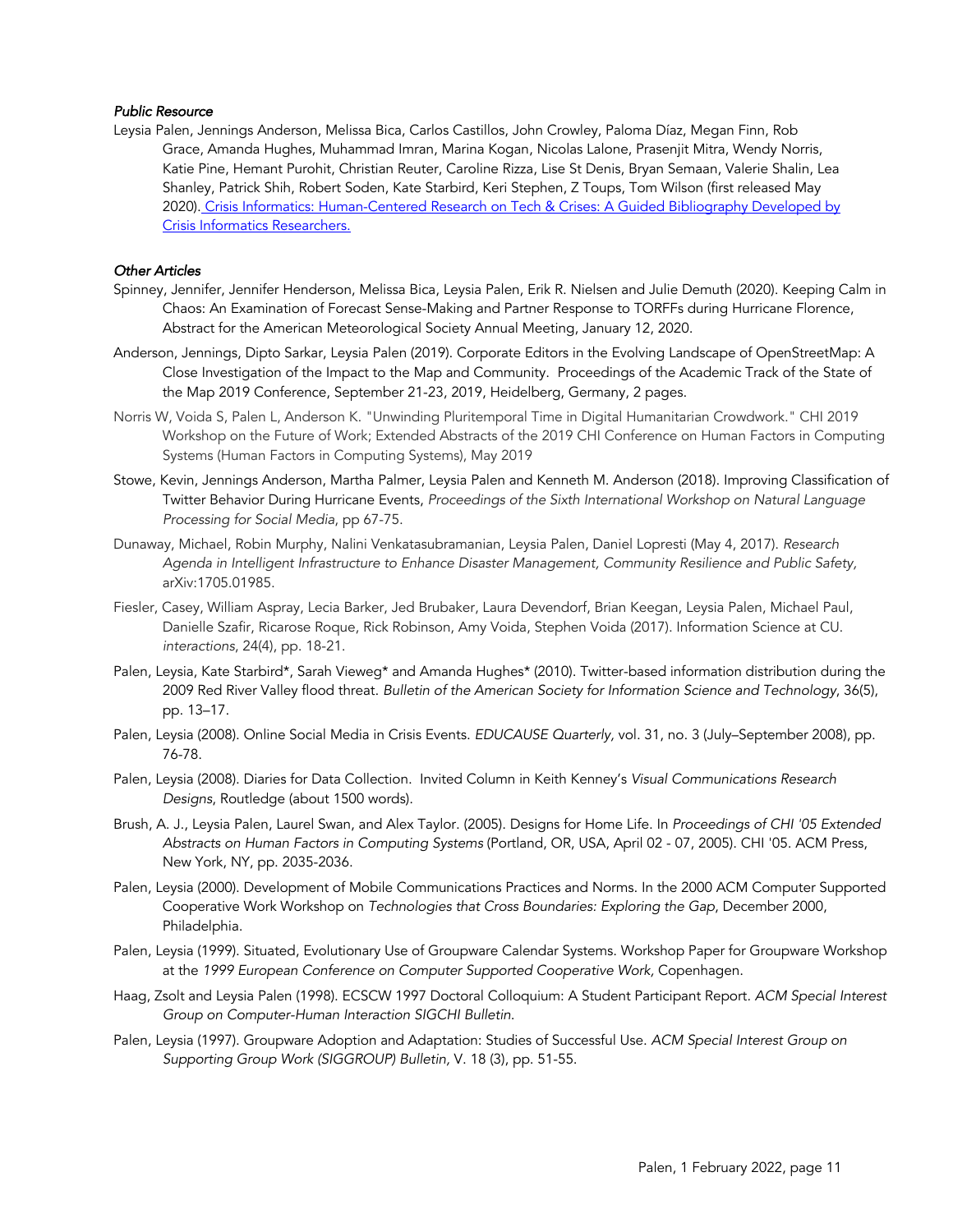- Palen, Leysia (1997). Investigations on CSCW: Computer Supported 'Calendar Work.' Doctoral Consortium Paper. *Conference Supplement to the Proceedings of the 5th European Conference on Computer-Supported Cooperative Work, ECSCW'97*. Lancaster, England.
- Palen, Leysia (1997). Groupware Adoption and Adaptation. Doctoral Consortium Paper*. Extended Abstracts Proceedings Volume of the ACM Conference on Human Factors in Computing Systems (CHI '97)*, S. Pemberton (Ed.), ACM: New York, pp. 67-68.

# *Dissertation*

*Calendars on the New Frontier: Challenges of Groupware Technology (1998)* Committee: Jonathan Grudin (chair), John Leslie King, Thomas P. Moran, Mark Ackerman University of California, Irvine

# TALKS (2008-): INVITED, KEYNOTE OR NOT IN ABOVE CONFERENCE LISTINGS

- Palen, L. (August 18, 2020). Information Comorbidities in US Pandemic Risk Communication. Aarhus University, Denmark, Summer Participatory IT Invited Plenary talk
- Palen, L. (May 5, 2020). Metcalf Institute webinar on COVID misinformation, panel speaker.
- Palen, L. (November 12, 2018). Leysia Palen on creating a new research area, and the long path to tenure and starting a department. Changing Academic Life Podcast interview by Geraldine Fitzpatrick. www.changingacademiclife.com/blog/2018/11/11/leysia-palen
- Palen, L. (November 1, 2018). When Research and Education Collides: How *Crisis Informatics* Research Gave Rise to Academic Innovation. *University of Colorado CAREER Awardees Celebration,* Boulder, Colorado.
- Palen, L. (July 16, 2018). A Chair's Journey to the Red Planet: Surviving and Thriving in Higher Ed Administration. *CRA Snowbird New Chairs' Workshop*, Snowbird, Utah.
- Palen, L. (February 24, 2017). Students and the R1 Institution: How Crisis Informatics Research Gave Rise to Academic Innovation. *University of Colorado Boulder Chancellor's Parent Leadership Event*, Boulder, CO.
- Palen, L. (October 6, 2016). Crisis Informatics: Online Activity in Disaster Events, *National Academies Committee on Advancing Social and Behavioral Science Research and Application within the Weather Enterprise,* Boulder, CO.
- Palen, L. (September 7, 2016), with Jennings Anderson. Crisis Informatics: Online Participation in Disaster Response, *University of Colorado Boulder Chancellor's Donor Celebration.*
- Palen, L. (October 10, 2015). Frontiers in Crisis Informatics. *University of California Department of Informatics Seminar Series*, Irvine, CA.
- Palen, L. (Sept. 28, 2015). Creating a Diverse Future: Frontiers in Computer and Information Science. Keynote talk for a teacher training program to advance computing in K-12, *Computing by Design: Empowering Students in a Changing World, sponsored by the St. Vrain Valley School District,* Longmont, CO.
- Palen, L. (April 20, 2015). Frontiers in Crisis Informatics. Talk in Acceptance of the CHI Social Impact Award at the annual *ACM 2015 Conference on Human Factors in Computing Systems (CHI 2015)*, Seoul, Korea.
- Palen, L., (Feb 14, 2015). *Data that Matter: Opportunities in Crisis Informatics Research.* Panel on Science During Crisis: Admist Oil Spills, Hurricanes and Other Disasters, AAAS 2015 Annual Meeting.
- Palen, L. (December 4, 2014). *Frontiers of Crisis Informatics,* Computer Science Colloquia, University of Colorado Boulder. https://www.cs.colorado.edu/~palen/talks.html
- Palen, L. (October 27, 2014). *Frontiers of Crisis Informatics,* Mind, Technology and Society Series at the UC-Merced Cognitive Science Department. https://www.cs.colorado.edu/~palen/talks.html
- Palen, L. (October 1, 2014). How *Crisis Informatics* Was Born: Goodbye "Social Media" but Hello to a World of Hurt. The Meaning of Names Conference: Naming Diversity in the 21<sup>st</sup> Century, University of Colorado Boulder's CU Museum of Natural History.
- Palen, L. (June 10, 2014). Frontiers of Crisis Informatics: Research Directions & Empirical Work in Crisis Informatics at the University of Colorado Boulder, the University of Agder, Kristansand, Norway.
- Palen, L. (May 19, 2014). Frontiers in Crisis Informatics. *Keynote at ISCRAM 2014: Information Systems for Crisis Response and Management,* State College, PA.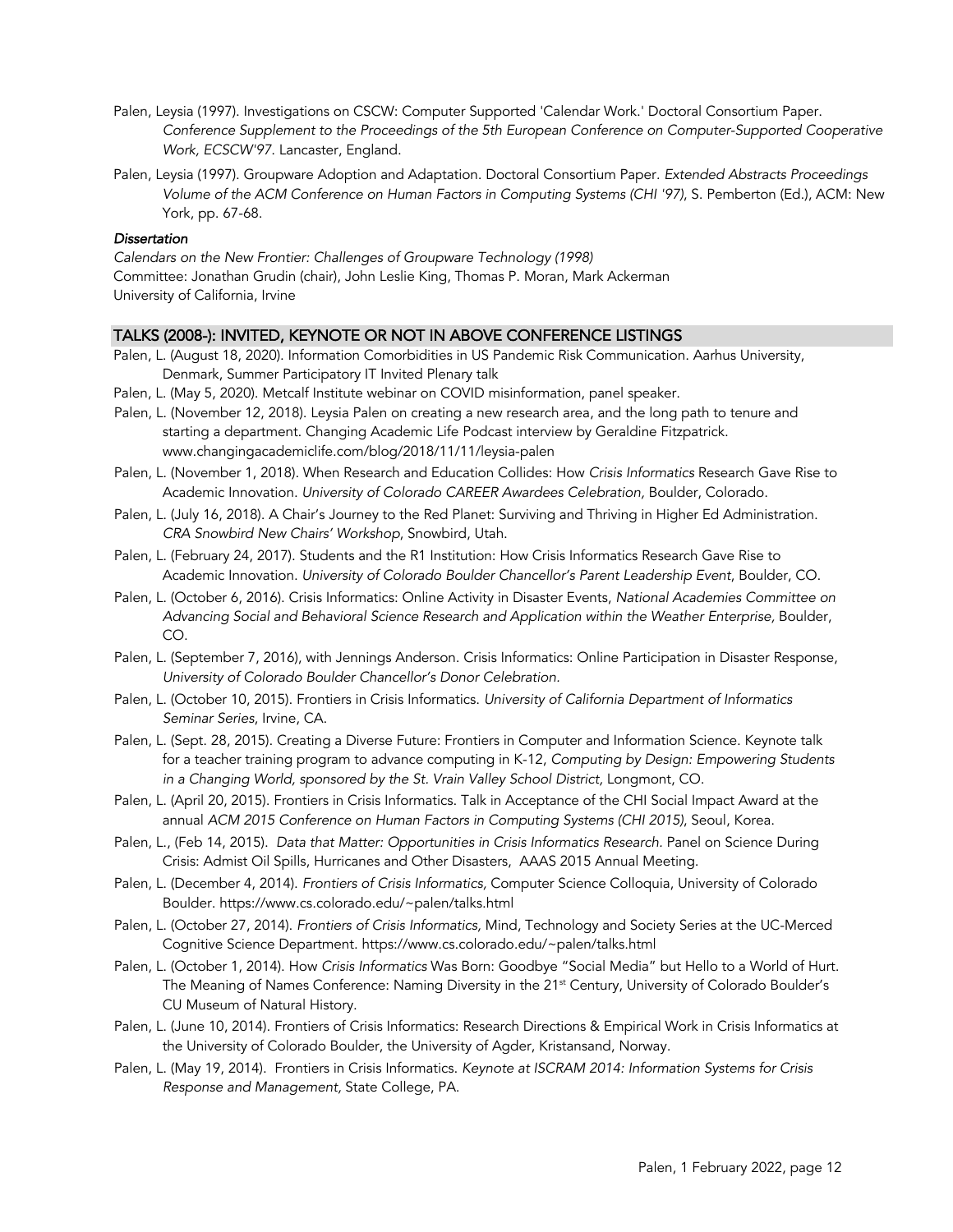- Palen, L. (March 14, 2014). Data that Matter: Opportunities in Crisis Informatics Research. *University of Colorado Boulder Geography Colloquium*.
- Palen, L. (Feb 25, 2014). Data that Matter: Opportunities in Crisis Informatics Research. *Keynote talk at WSDM 2014: Web Search and Data Mining*, New York City.
- Palen, L. (Sept 4, 2013). Digital Mobilization in Disaster Response. *Keynote talk at the Global Conference on Mobility Futures.*
- Palen, L. (July 15, 2013). Crisis Informatics. *Invited talk on the Data in Disasters Panel at the Microsoft Faculty Summit*, Seattle, WA.
- Palen, L. (July 9, 2013). Crisis Informatics. *Invited talk to the CRA's Computing Community Consortium (CCC)*, Denver, CO.
- Palen, L. (June 28, 2013). Crisis Informatics. *Keynote at the NSF Workshop on Socio-Computational Systems (SOCS)*, Seattle, WA.
- Palen, L. (June 5, 2013). Crisis Informatics. *Invited talk to the Regional informasjonspool Vest-Agder,* with Fylkesmannen i Vest-Agder (organizer).
- Palen, L. (June 4, 2013). Crisis Informatics. *Invited talk to the Department of Information Systems, University of Agder, Norway*.
- Palen, L. (March 14, 2013). How Social Media Might Help You Survive the Next Big Disaster, *Santa Fe Institute's Public Lecture Series*.
- Palen, L. (Sept 14, 2012). Invited Keynote Panelist, C*onnecting Grassroots to Government through Open Innovation, Woodrow Wilson,* Grassroots to Government for Disaster Management, Washington DC.
- Palen, L. (July 24, 2012). (Invited Panelist). *Humanitarian Computing* (with Ellen Zegura-chair, Michael Best, Gaetano Borriello, Colin Maclay, Ralph Morelli). *The Computing Research Association's (CRA) 40th Anniversary Conference at Snowbird, Utah*.
- Palen, L. (April 23, 2012). (Invited Talk). *What Social Computing Means to Emergency Management.* CRA Computing for Disasters Meeting, Washington, DC.
- Palen, L. (Feb. 27, 2012). (Invited Talk). *A Changing Ecosystem: Social Media in Emergency Response.* National Academies/National Research Council's Committee Member for the Computer Science and Telecommunications Board's (CSTB) Committee on Public Response to Alerts and Warnings Using Social Media and Associated Privacy Considerations: Current Knowledge and Research Needs: A Workshop, Irvine, CA.
- Palen, L. (Feb 13, 2012). (Invited Talk). *Most-Cited Paper in CSCW 2002: A Ten Year Retrospective*, with Rebecca Grinter. The 2012 Computer Supported Cooperative Work Conference, Seattle WA.
- Palen, L. (Nov. 16, 2011). (Invited Talk). *Social Media and Disasters: New Arena, New Behavior.* Colorado Emergency Preparedness Partnership Quarterly Meeting, National Guard Auditorium, Centennial, CO.
- Palen, L. (Oct. 20, 2011). *When Computer Mediated Communication Goes Critical*: *Social Media, Emergency Response, and the Crisis Informatics Perspective.* Computer Science Department Colloquium, University of Colorado at Boulder.
- Palen, L. (Sept. 26, 2011). (Opening Conference Keynote). *When Computer Mediated Communication Goes Critical.*  The 2011 European Computer Supported Cooperative Work Conference, Aarhus, Denmark.
- Palen, L. (Sept. 13, 2011). (Invited Talk). *Social Media and Disasters: New Arena, New Behavior.* FEMA Region VII Emergency Management Performance Grants Roundtable Meeting, Federal Center, Lakewood, CO.
- Palen, L. (July 12, 2011). (Invited Talk). *Social Media and Disasters: New Arena, New Behavior.* FEMA Region VII Regional Interagency Steering Committee (RISC), Denver, CO.
- Palen, L. (May 24, 2011). (Invited Panelist). Advisory Panelist for *Increasing National Resilience to Disasters* National Academies Meeting, Irvine, CA.
- Palen, L. (April 27, 2011). (Invited Talk). *Crisis Informatics: What We Know about Collective Intelligence (So Far).* ZiF, Universitat Bielefeld, Germany (via teleconferencing)
- Palen, L. (April 21, 2011). *Crisis Informatics Overview.* Joint Meeting between American Red Cross, Project EPIC and VisionLink. Hosted at the CU-Boulder campus.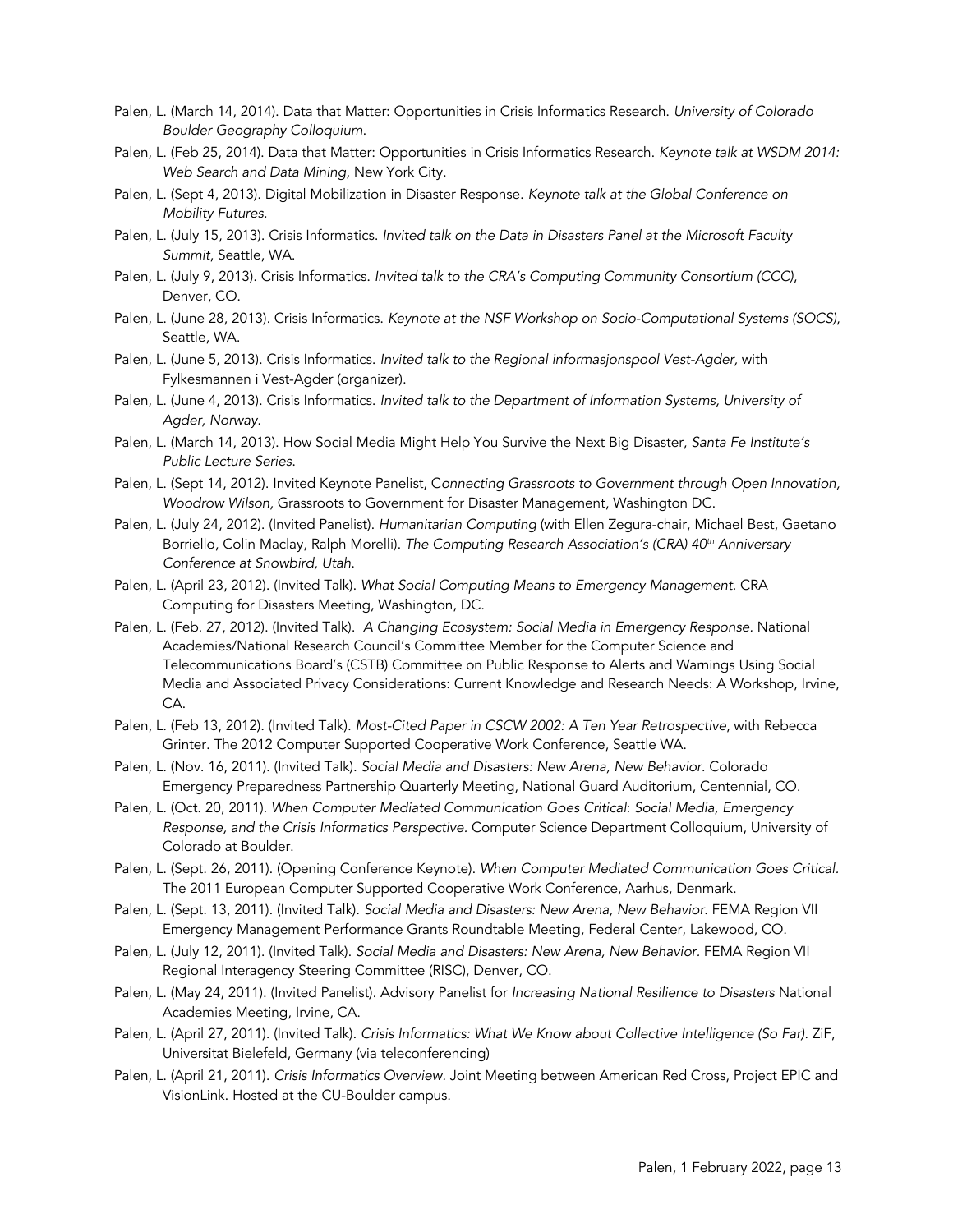- Palen, L. (Jan 21, 2011). (Invited Talk). *Widescale Computer-Mediated Communication in Critical Situations: An Evolution of Perspective, Methods and Behaviors.* Colorado School of Mines Computer Science Colloquium Talk.
- Palen, L. (Dec 15, 2010). (Invited Talk). *Widescale Computer-Mediated Communication in Critical Situations: An Evolution of Perspective, Methods and Behaviors.* University of Michigan School of Information Faculty Guest Lecture.
- Palen, L. (Nov. 18, 2010). (Invited Talk). *Crisis Informatics.* Technology & Social Behavior Distinguished Colloquium Speaker Series, Northwestern University.
- Palen, L. (July 8, 2010). (Invited Talk). *Crisis Informatics: Bringing Social, Information and Computer Science Together to Address Challenges in Emergency Response*, for the "Imagining Futures in Crisis and Disaster Management" Forum at the Internat'l Sociological Association's (ISA) Committee 39 Sociology of Disasters, Gothenburg, Sweden.
- Palen, L. (March 19, 2010). *Crisis Informatics: Bringing Social, Information and Computer Science Together to Address Challenges in Emergency Response*, Colloquium Talk for the Institute of Cognitive Science, University of Colorado at Boulder).
- Palen, L. (Feb 27, 2010) (Invited Talk). *Massive Real-Time Computer Mediated Communication Capture During Crises*. Human Computer Interaction Consortium.
- Palen, L. (Feb 27, 2010) (Invited Talk). *Better Odds than "Snowballs in Hell?": Or What Might HCI Do with Action Research.* Human Computer Interaction Consortium.
- Palen, L. (Sept. 3, 2009). *Crisis Informatics*. Computer Science Colloquium, University of Colorado, Boulder.
- Palen, L. (July 16, 2009). *ICT in Critical Environments.* Microsoft Research, Redmond, WA.
- Palen, L. & Kate Starbird. (July 15, 2009). (Invited Talk). *ICT in Critical Environments.* University of Washington's "dub" HCI talk series.
- Palen, L. (July 8, 2009). (Keynote). *Crisis Informatics: A Way to Understand the Future of Social Media in Human Coordination and Collaboration.* CU-Boulder Information Tech Support Community Event.
- Palen L. (May 7, 2009) (Invited Talk). *ICT and Critical Environments.* Computing at the Margins Symposium, Georgia Tech.
- Palen, L. (April 20, 2009) (Invited Talk). *Crisis Informatics.* Center for Biosecurity, Univ Pennsylvania Medical Center (located in Washington, DC).
- Palen, L. (April 3, 2009) (Invited Talk). *Crisis Informatics.* CU-Boulder Communications *"Retweet" Retreat*; Invited by Vice Chancellor for Strategic Communications Michael Warden and Asst. Director of Media Relations Malinda Miller-Huey.
- Palen, L. (March 5, 2009) (Invited Talk). *On Public Speaking.* University of Colorado at Boulder Career Services International Student Support Group.
- Palen, L. (March 2, 2009) (Invited Talk). *Critical Environments and Human Computer Interaction: Implications for Domain and Discipline,* UC San Diego Cognitive Science Dept.
- Palen, L. (Feb 7, 2009). (Selected Talk). *Keeping up with the Future of HCI: The Many Masters of Scholarship, Social Action and Rapid Technological Change*. Human Computer Interaction Consortium.
- Palen, L. (July 13, 2008). (Invited Talk) *Crisis Informatics.* Natural Hazards Workshop,
- Palen, L. (April 10, 2008). *Crisis Informatics.* Computer Science Department Colloquium, CU.
- Palen, L. (Feb 6, 2008). (Invited Talk). *Peer-to-Peer Communication in Emergency Events: A Crisis Informatics Perspective*, FEMA Region VIII Headquarters (with J. Sutton).

# **TEACHING**

### *Courses*

Information Ecosystems (INFO 2131) Spring 2022, Undergraduate Course University of Colorado Boulder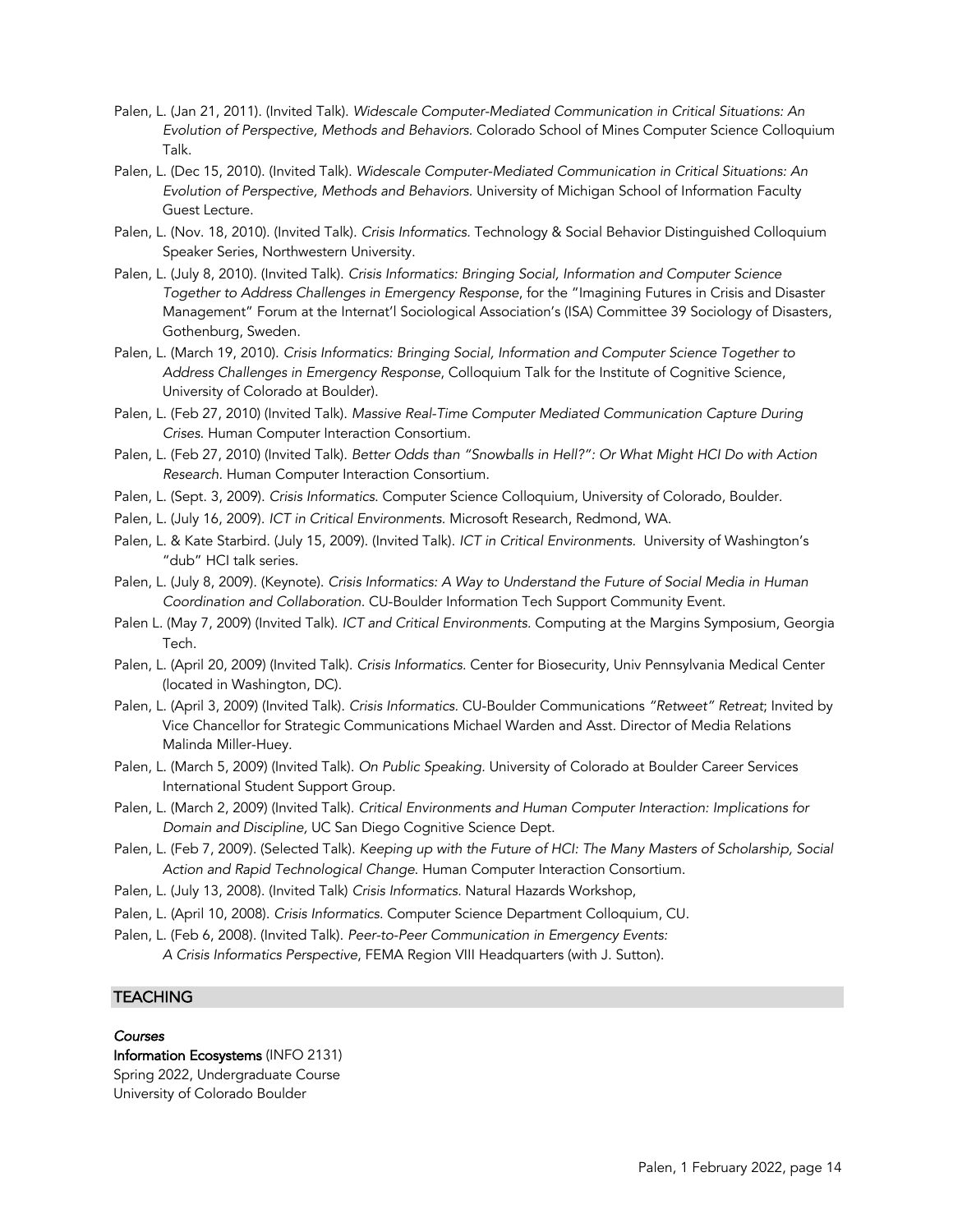Human Computer Interaction: Survey and Synthesis (CSCI and INFO 5919)

Fall 2021, Graduate Course University of Colorado Boulder

Ethnographic Research in Applied Settings (INFO 4605 and 5605) Spring 2021, Undergraduate Course and Graduate Course sections University of Colorado Boulder

Information Science Seminar (INFO 6500) Sping 2021, Graduate Course University of Colorado Boulder

Interdisciplinary Ways of Knowing in Information Science (INFO 6501) Fall 2020, Graduate Course

University of Colorado Boulder Information Science Seminar (INFO 6500)

Fall 2020, Graduate Course University of Colorado Boulder

Information Science Seminar (INFO 6500) Fall 2018, Graduate Course

University of Colorado Boulder

Introduction to Doctoral Studies in Information Science (INFO 7000) Fall 2018, Graduate Level Course University of Colorado Boulder

Information Science Seminar (INFO 6500) Spring 2018, Graduate Course University of Colorado Boulder

Applied Ethnographic Research (INFO 4605/5605)

Fall 2017, Undergraduate and Graduate Course Co-taught with Rick E. Robinson University of Colorado Boulder

Introduction to Doctoral Studies in Information Science (INFO 7000) Fall 2017, Graduate Level Course University of Colorado Boulder

Human Computer Interaction: Survey and Synthesis (CSCI 5919)

Fall 2014, Graduate Level Course University of Colorado Boulder

Social Computing (CSCI 4830 & 7000) Spring 2014, Undergraduate and Graduate Course University of Colorado Boulder

Human Computer Interaction: Survey and Synthesis (CSCI 5919) Fall 2013, Graduate Level Course University of Colorado Boulder

Human Computer Interaction: Survey and Synthesis (CSCI 5919) Spring 2012, Graduate Level Course University of Colorado Boulder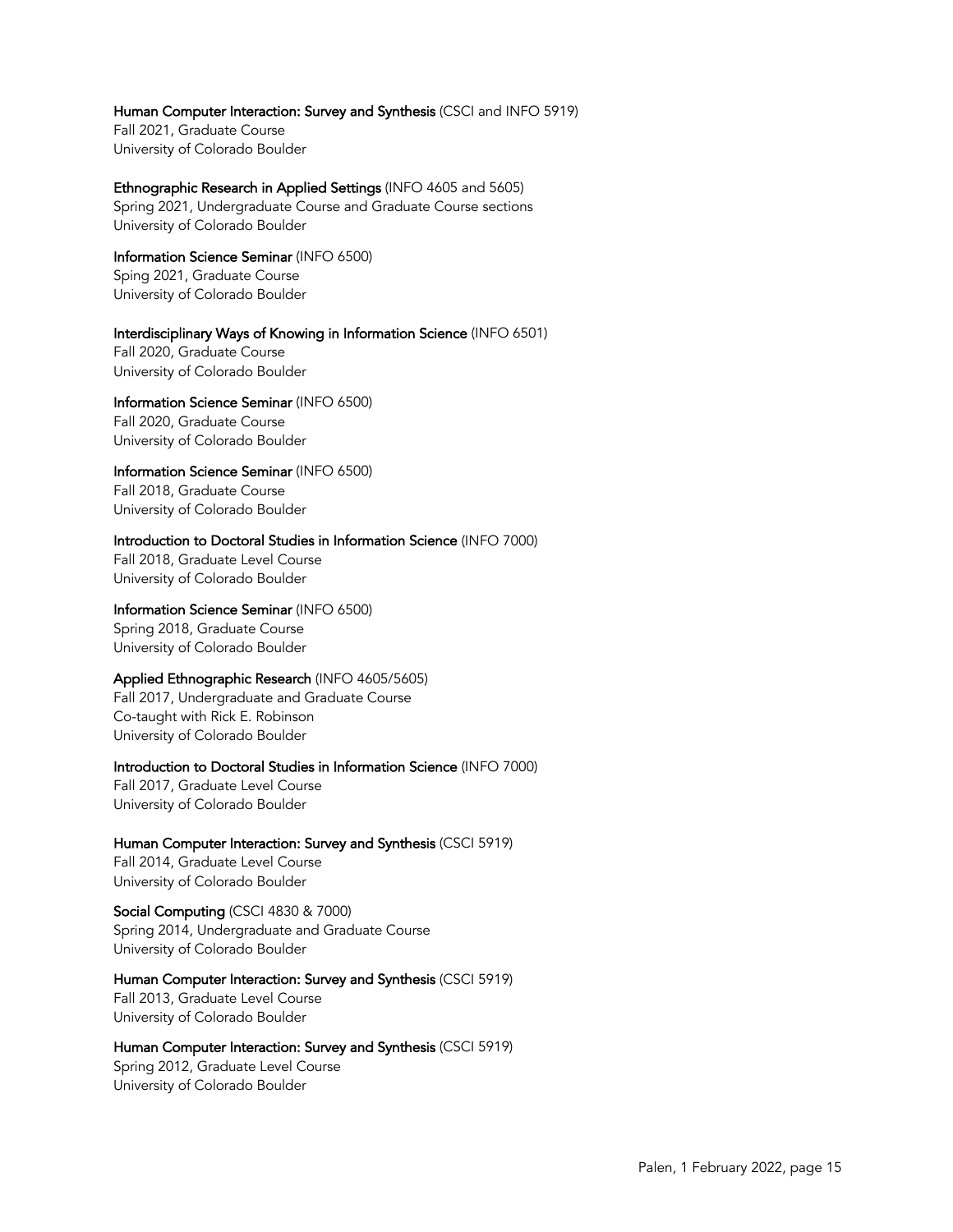Design Studio (CSCI 7000) Spring 2012, Graduate & Undergraduate Course University of Colorado Boulder

User Centered Design (CSCI 4839 & 5839) Fall 2011, Undergraduate and Graduate Project Course University of Colorado Boulder

Human Computer Interaction: Survey and Synthesis (CSCI 5919) Spring 2011, Graduate Level Course University of Colorado Boulder

User Centered Design (CSCI 4839) Fall 2010, Undergraduate Project Course University of Colorado Boulder

User Centered Design (CSCI 4839— reassigned course number & new title) Spring 2010, Undergraduate Course University of Colorado Boulder

Human Computer Interaction: Survey and Synthesis (CSCI 5919; was CSCI 7000) Fall 2009, Graduate Level Course University of Colorado Boulder

# User Interaction Design(CSCI 4838 & 5838)

Spring 2009, Undergraduate and Graduate Sponsored Project Course University of Colorado Boulder

Human Computer Interaction: Survey and Synthesis (CSCI 7000; new course)

Fall 2008, Graduate Course University of Colorado Boulder

User Interaction Design (CSCI 4838 & 6838)

Fall 2007, Undergraduate and Graduate Sponsored Project Course University of Colorado Boulder

# Computer Supported Cooperative Work

Fall 2005, Undergraduate Course University of Aarhus, Denmark With Susanne Bødker and Olav Bertlesen

User Interaction Design (CSCI 4838 and 6838, CAETE) Fall 2004, Undergraduate and Graduate Sponsored Project Course With Tammy Sumner, University of Colorado Boulder

Design and Learning (CS 7212) Spring 1999, With Gerhard Fisher, University of Colorado Boulder *(not in FCQ records database)*

# *Advising*

# PhD Graduates

# *1. Dr. Sophia Liu,* ATLAS,NSF Graduate Fellow*,* Graduated Spring 2011

Dissertation: *Grassroots Heritage: A Multi-Method Investigation of How Social Media Sustain the Living Heritage of Historic Crises* Post-Graduation Position: *USGS Mendenhall Fellow* Current Institution: *USGS*

*2. Dr. Sarah Vieweg,* ATLAS, Graduated Spring 2012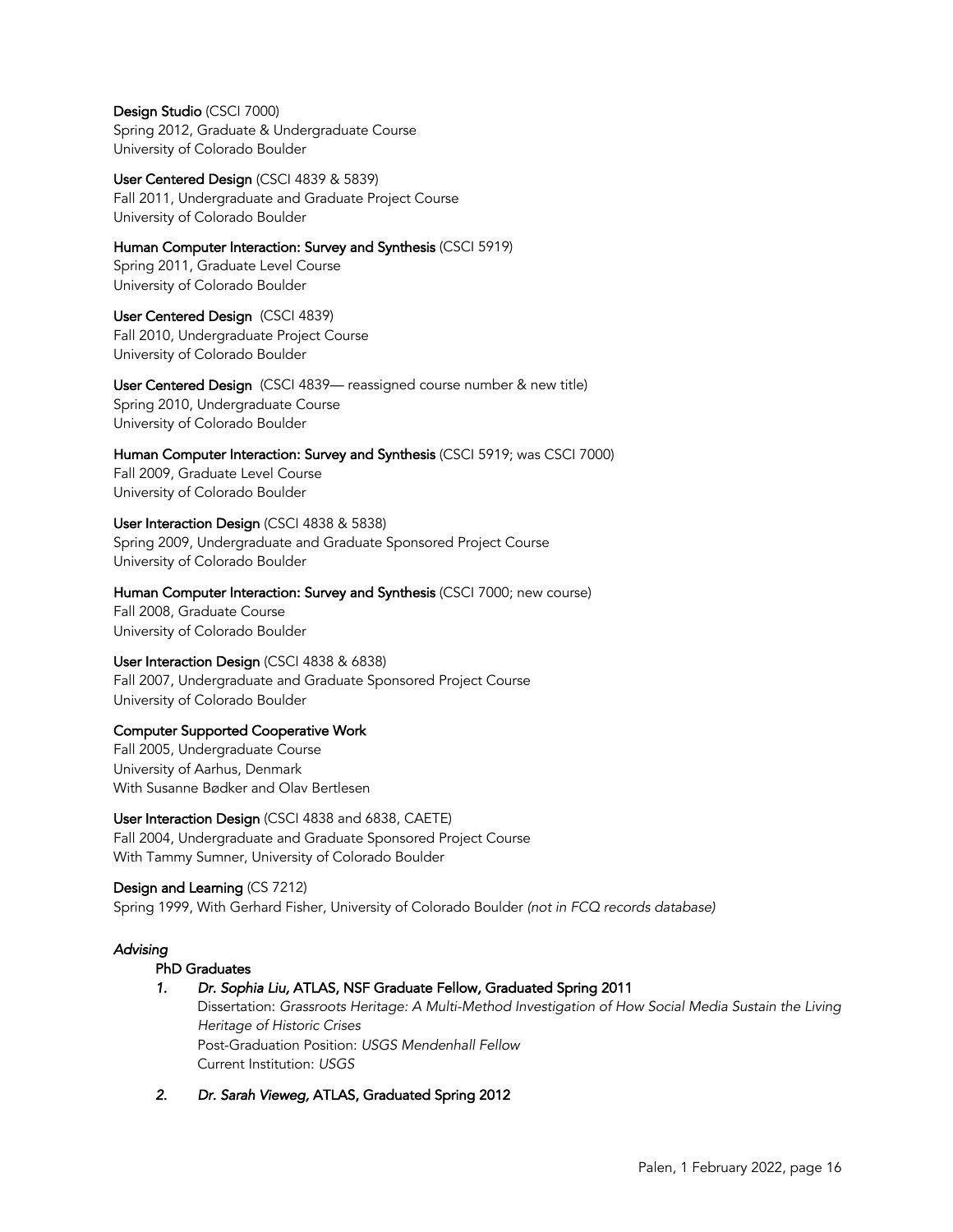Dissertation: *Situational Awareness in Mass Emergency: A Behavioral & Linguistic Analysis of Microblogged Communications* Post-Graduation Position: *Qatar Computing Research Institute* Current Institution: *Twitter*

# *3. Dr. Kate Starbird,* ATLAS, NSF Graduate Fellow, Graduated Fall 2012

Dissertation: *Crowdwork, Crisis and Convergence: How the Connected Crowd Organizes Information during Mass Disruption Events* Post-Graduation Position: *Assistant Professor, University of Washington, Human-Centered Design & Engineering Department (now Associate)*

# *4. Dr. Amanda L. Hughes,* CS, Graduated Fall 2012

Dissertation: *Supporting the Social Media Needs of Emergency Public Information Officers with Human-Centered Design and Development* Post-Graduation Position: *Assistant Professor, Utah State University, Computer Science Dept.*  Current Institution: *Assistant Professor, Brigham-Young University*

# *5. Dr. Joanne White,* ATLAS, Graduated Spring 2015

Dissertation: *Information Management and Animal Welfare in Crisis: The Role of Collaborative Technologies and Cooperative Work in Emergency Response* Post-Graduation Position: *Senior UX Research, Towers Watson*

# *6. Dr. Lise St. Denis,* ATLAS, Graduated Fall 2015

Dissertation: *Emergency Responders as Inventors: An Action Research Examination of Public Information Work*

Post-Graduation Position: *Scientist, CU's EarthLab*

# *7. Dr. Marina Kogan, CS, Graduated Fall 2017*

Dissertation*: Emergent Forms of Online Sociality in Disasters Arising from Natural Hazards*  Post-Graduation Position: *Assistant Professor of Computer Science, Univ of New Mexico* Current Institution: *Assistant Professor of Computing, Univ of Utah, School of Computing* 

# *8. Dr. Robert Soden,* CS, Graduated Spring 2019

Dissertation*: Crisis Informatics in the Anthropocene: Disasters as Matters of Care* Post-Graduation Positions: AY2019: Postdoctoral Fellow, Columbia University. AY2020: Current Institution: Assistant Professor of Computer Science and Environmental Science, University of Toronto

# *9. Dr. Townsend Jennings Anderson,* CS, Graduated Fall 2019

Dissertation*: Contributor-Centric Analytics for OpenStreetMap: Approaches to Full Stack, Metadata-Driven Analysis Infrastructure for an Open Data Geospatial Platform* Post-Graduation Position: AY2019: *Postdoctoral Fellow, University of Colorado Boulder*

# *10. Dr. Melissa Bica,* CS, Graduated Fall 2019

Dissertation*: The Crisis Informatics of Online Hurricane Risk Communication* Post-Graduation Position: Yahoo, Inc. University of Colorado Boulder, AY 2020-present

# MS Graduates

*Ms. Hande Batan,* Information Science, Graduate Spring 2021

*Mr. Mossaab Bagdouri,* CS (Fulbright Fellow), Graduated Spring 2011 MS Thesis: *Topic Modeling as an Analysis Tool to Understand the Impact of the Iraq War on the Iraqi Blogosphere*

*Mr. Joshua Barron,* CS, Graduated Spring 2012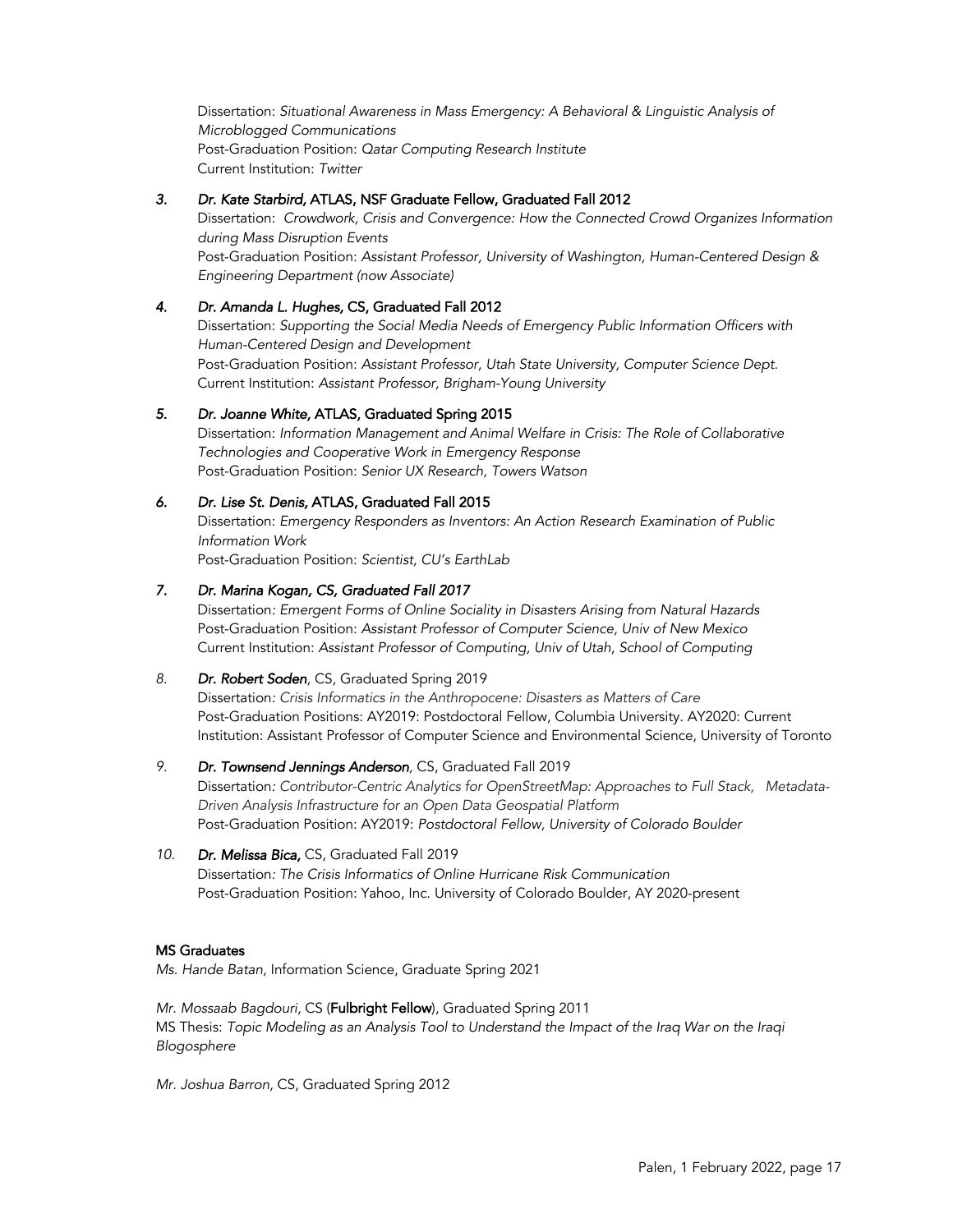MS Thesis: *Supporting Pet-to-Family Reunification in Disaster by Leveraging Human and Machine Computation*

*Ms. Casey McTaggart,* CS, Graduated Spring 2012 Co-advised with Prof. Kenneth Mark Anderson MS Thesis: *Analysis and Implementation of Software Tools to Support Research in Crisis Informatics*

#### Postdoctoral and Visiting Researchers

*Jennings Anderson,* August 2019-present

*Henrik Korsgaard,* November 2015-April 2016 *Visiting PhD student from the University of Aarhus, Denmark*

*Dr. Amanda Hughes* January-June 2013 Now at *BYU, Assistant Professor, Computer Science*

*Dr. Aleksandra Sarcevic* (Visiting Assistant Professor) June 2010- July 2011 Now at *Drexel University, Associate Professor, College of Information Science & Technology*

### Current PhD Advisees

*Hande Batan*, Information Science *James Dykes*, Information Science *Tajanae Harris*, Information Science *Deepika Rama Subramanian*, Information Science *Erin Robinson*, Information Science *Madelyn Zander*, Information Science

### Current MS Advisees

*Lindsay Diamond*, Information Science *Max Gannett,* Information Science

#### Member of Dissertation/Thesis Committee (or Preliminary Committee as Noted)

*Janice Yixuan Zhang,* Ph.D. student, Human-Centered Computing, Georgia Tech (in progress) *Ly Dinh,* Ph.D. student, School of Information Sciences, UIUC (in progress) *Wendy Norris,* Ph.D. student, Information Science completed 2020) *Chris Bopp,* Ph.D. student, ATLAS (completed 2020) *Ashlyn Daughton,* Ph.D. student, Information Science (completed 2019) *Rsha Mirza,* Ph.D. student, Computer Science (2018) *Reem Albaghli,* Ph.D. student, Computer Science (completed 2018) *Jeff Hoehl,* Ph.D. student, Computer Science (completed 2016) *Noah Springer,* Ph.D. student, Mass Communication & Journalism (completed 2015) *Christopher Anderson-Tarver,* Geography, Ph.D. student (completed 2015) *Holger Dick,* Computer Science, Ph.D. student (completed 2013) *William Corvey,* Linguistics, Ph.D. student (completed 2013) *Jessie Hong,* Geography, Ph.D., (completed 2012) *Manuel Salvidar,* Education, Ph.D. (completed 2012) *Jeff Taggart,* Computer Science, BS Honors Thesis (completed 2011) *Brian Semaan,* UC Irvine, Information & Computer Science Ph.D. (completed 2011) *Amanda Porter,* Communication, Ph.D. (completed 2011) *Nate Savery*, Communication, MS (completed 2011) *Chris Baker,* Computer Science, MS (completed 2010) *Matt Novinger,* Computer Science, MS (completed 2010) *Nwanua Elumeze,* Computer Science, Ph.D. (completed 2010) *Christopher Schaefbauer,* Computer Science, BS (completed 2010) *Joanne White,* Journalism and Mass Communication, MS (completed 2010)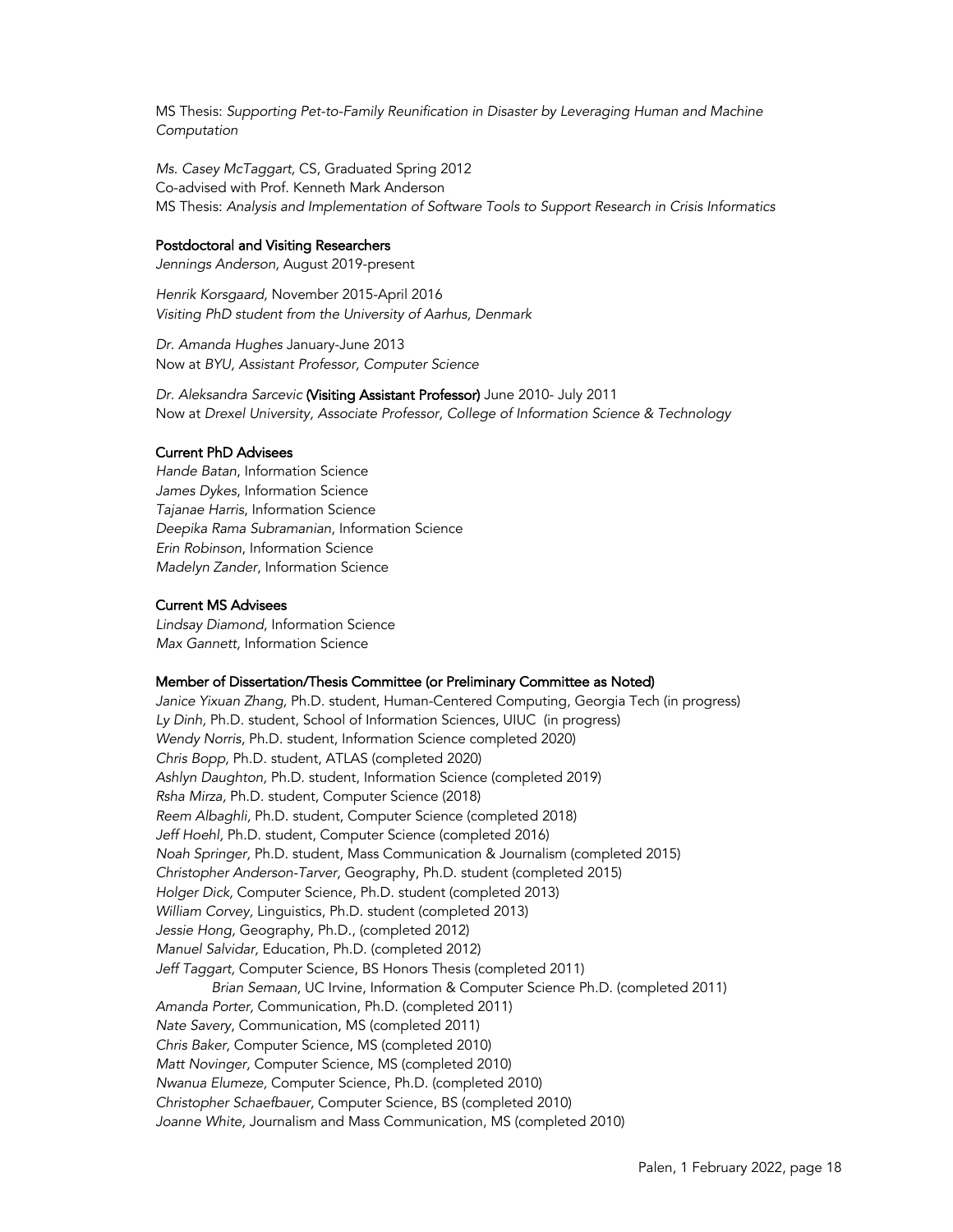*Ana Gasparian,* Computer Science, Ph.D. (completed 2010) *Igor Savelzon*, Computer Science, MS (completed 2009) *Lon Riesberg,* Computer Science, ME (completed 2009) *Brian Locke*, Computer Science, BS (completed 2009) *Matthew Koch,* Computer Science, MS (completed 2009) *Melissa Dawe*, Computer Science, Ph.D. (completed 2007) *Stefan Carmien,* Computer Science Ph.D. (completed 2006) *Kris Nagel,* Georgia Tech, Ph.D. (completed 2006) *Rogerio DePaula*, Computer Science, Ph.D. (completed 2004) *Youngwha Gabe Lee,* School of Business, Ph.D. (completed 2003) *Alena Sanusi,* Communications, MS (completed 2003) *John Weatherly*, Computer Science, MS (completed 2001)

### Undergraduate Research Advisees

*Max Gannett*, Information Science (2021-) *Joy Weinberg*, Information Science (AY2018-2020) *Benjamin Ward*, Information Science (AY2018-2019) *Grace Muzny* (summers 2010 & 2011) *George McCabe* (2009-2010 AY), CS, Engineering Discovery Learning Apprentice *Kenshiro Nakagawa* (Summer 2009), CS *William Matthew Smith* (2008-2009) CS *Steve Willson* (2007-2008 AY), ECE, Engineering Discovery Learning Apprentice

#### *Student Design Competition Advising*

*Advised 4 teams (total of 14 undergraduates and graduates) who were selected as semi-finalists in the competitive 2012 Computer-Human Interaction Design Competition (CHI SDC). Our University of Colorado Boulder teams were 4 of the total 16 semi-finalist teams from around the world:*

*(Finalists: 4th Place)* Mario Barrenechea, Joshua Barron, and Joanne White. (2012). No place like home: pet-to-family reunification after disaster. In *Proceedings of the 2012 ACM annual conference extended abstracts on Human Factors in Computing Systems Extended Abstracts* (CHI '12), pp. 1237-1242.

*(Semi-finalists)* Alexandra Boughton, Arjun Gopalakrishna, Bhavya Udayashankar, and Alexandra Morgan. (2012). Home2Home: a "lightweight" gift-giving portal between homes. In *Proceedings of the 2012 ACM annual conference extended abstracts on Human Factors in Computing Systems Extended Abstracts* (CHI '12). ACM, pp. 1243-1248.

*(Semi-finalists)* Allison Brown, Kaitlin Hegarty, Aileen McCollum, and Colin Twaddell. (2012). KidArt: displaying children's art in the home. In *Proceedings of the 2012 ACM annual conference extended abstracts on Human Factors in Computing Systems Extended Abstracts* (CHI '12). ACM, pp. 1249-1254.

*(Semi-finalists)* Abigale Stangl, Joshua Wepman, and Dylan White. (2012). Moodcasting: home as shared emotional space. In *Proceedings of the 2012 ACM annual conference extended abstracts on Human Factors in Computing Systems Extended Abstracts* (CHI '12). ACM, pp. 1303-1308.

### DEPARTMENT, COLLEGE & CAMPUS SERVICE

Faculty Affairs Chair, Department of Information Science, University of Colorado Boulder, AY2019-present Faculty Affairs Coordinator, Department of Computer Science, Fall 2021

PUEC Chair, Reappointment Case 2021-1, Information Science, (candidate anonymous for public reading), AY2021 PUEC Chair, Reappointment Case 2021-2, Information Science, (candidate anonymous for public reading), AY2021 PUEC Chair, Tenure Case 2021-1, Information Science, (candidate anonymous for public reading), AY2021 PUEC Chair, Tenure Case 2021-2, Information Science, (candidate anonymous for public reading), AY2021 PUEC Chair, Tenure Case 2021-3, Information Science, (candidate anonymous for public reading), AY2021 Associate Chair of Graduate Studies, Information Science, University of Colorado Boulder, AY 2020-2021 CMCI College Reappointment, Promotion and Review Committee, CU-Boulder, AY 2020-2021 Weekly Colloquium Chair, Information Science, University of Colorado Boulder, AY 2020-2021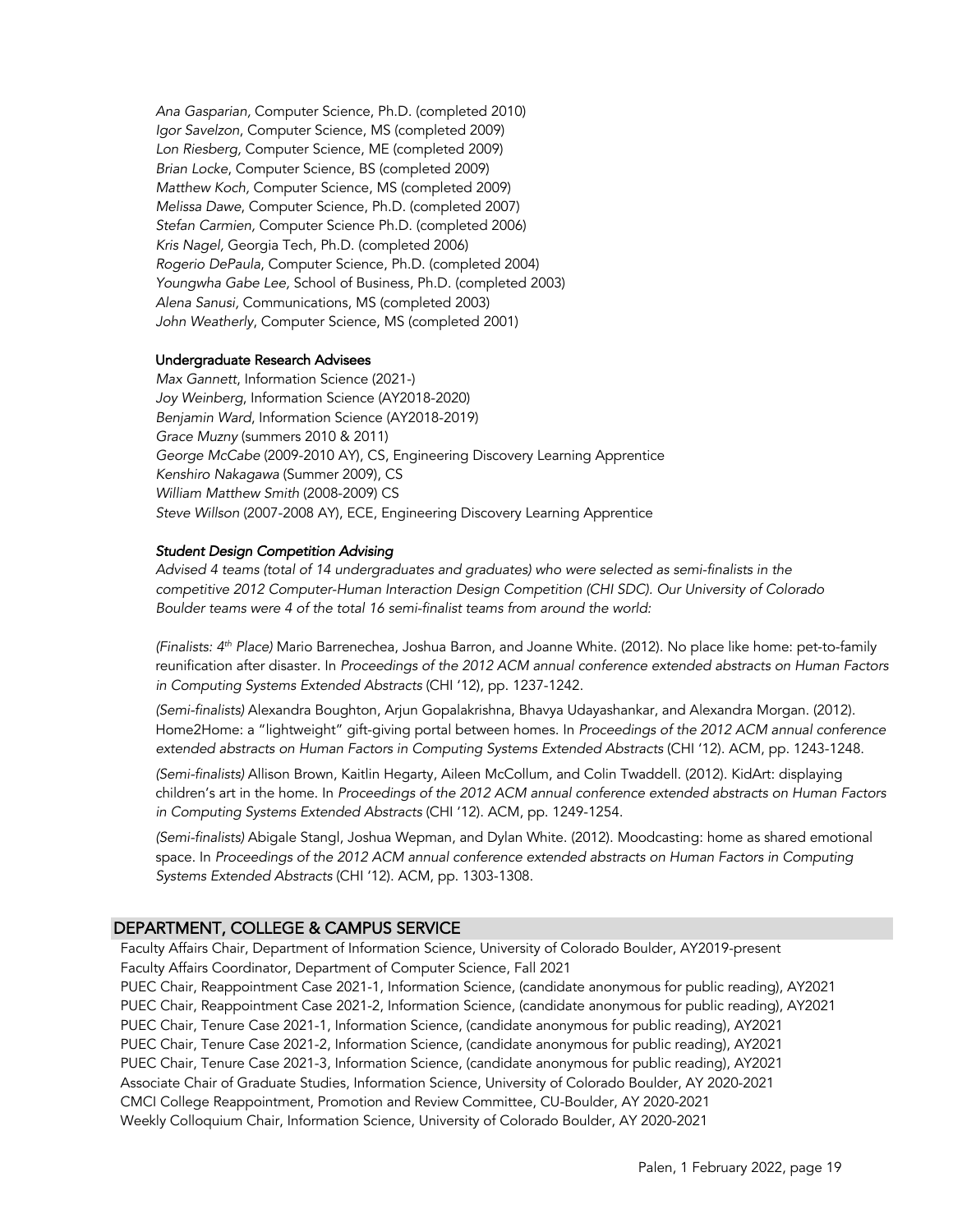Executive Committee, Information Science, AY2020-present

PUEC Chair, Tenure Case 2020-1, Information Science, (candidate anonymous for public reading), AY2020 PUEC Chair, Reappointment Case 2020-1, Information Science, (candidate anonymous for public reading), AY2020 PUEC Chair, Reappointment Case 2020-2, Information Science, (candidate anonymous for public reading), AY2020 Co-Chair of Computing and Informatics Initiative Working Committee co-chaired with Bobby Schnabel, Spring

2019. Appointed by Provost Russ Moore.

Founding Chair of Department of Information Science, University of Colorado Boulder (Jan 2015- June 2019) PUEC Chair, Reappointment Case 2019-1, Information Science (candidate anonymous for public reading), AY2019 PUEC Chair, Reappointment Case 2019-2, Information Science (candidate anonymous for public reading), AY2019 Senior Advisory Board Member to Dean Bobby Braun, College of Engineering & Applied Science (2017-19) Promotion and Tenure Individual PUEC Chair or Committee Member for the Department of Computer Science

(2017-2019)

College Promotion and Tenure Review Service, CMCI (2017-2018) Information Science University of Colorado Boulder Provost's Chairs Advisory (2016-2017) University of Colorado Boulder Center for Teaching and Learning Committee (2016-2017) College of Media, Communication and Information Dean Search Committee (2014-2015) College of Media, Communication & Information Implementation Committee (2013-2014) College of Media, Comm. & Information, Info. Science Dept Planning Chair (2013-2014) CS Faculty Search Committee Chair, 2013-2014 CS Faculty Search Committee Chair, 2011-2012 Co-Director, Center for Software & Society (2011-2019) ICJMT School Initiative Steering Committee Member, 2011-2012 CS Colloquium Chair, 2010-2012 Human-Centered Computing Track Curriculum Chair, 2009-2016 Faculty Teaching Excellence Program (FTEP), Talk to Incoming Faculty, 8/09 CS Executive Committee, 2008-2010 CS Search Committee, 2008-2009 CS Graduate Visit Host, 2000; 2007; 2008 ATLAS Graduate Committee, 2008 CS Graduate Committee, 1999-2003; 2006-2008

# PROFESSIONAL SERVICE ACTIVITIES

# *Associate Editorships (Action Editor)*

Associate Editor, *Human Computer Interaction Journal*, Taylor & Francis Publishers (2012-present) Associate Editor, *Computer Supported Cooperative Work Journal*, Springer (2014-present)

# *National Service*

National Academies/National Research Council's Committee Member for the Computer Science and Telecommunications Board's (CSTB) *Committee on Public Response to Alerts and Warnings Using Social Media and Associated Privacy Considerations: Current Knowledge and Research Needs: A Workshop,* 12 month appointment beginning August 2011.

National Academies Advisory Panelist for the *Increasing National Resilience to Disasters* NAS Committee Meeting, Irvine, CA, May 24, 2011.

# *Other Advisory Boards*

*Twitter Academic Advisory Board* (2021-present)

# *Editorial Boards & Other Editorial Work*

Editorial Advisory Board, *Computer Support Cooperative Work Journal*, Springer (2012-2013) Editorial Board Member, *International Journal of Information Systems on Crisis Response and Management*, IGI publishers (2009-present)

Editorial Board Member, Transaction Books Series on *Mobile Communication Research Series* (2007)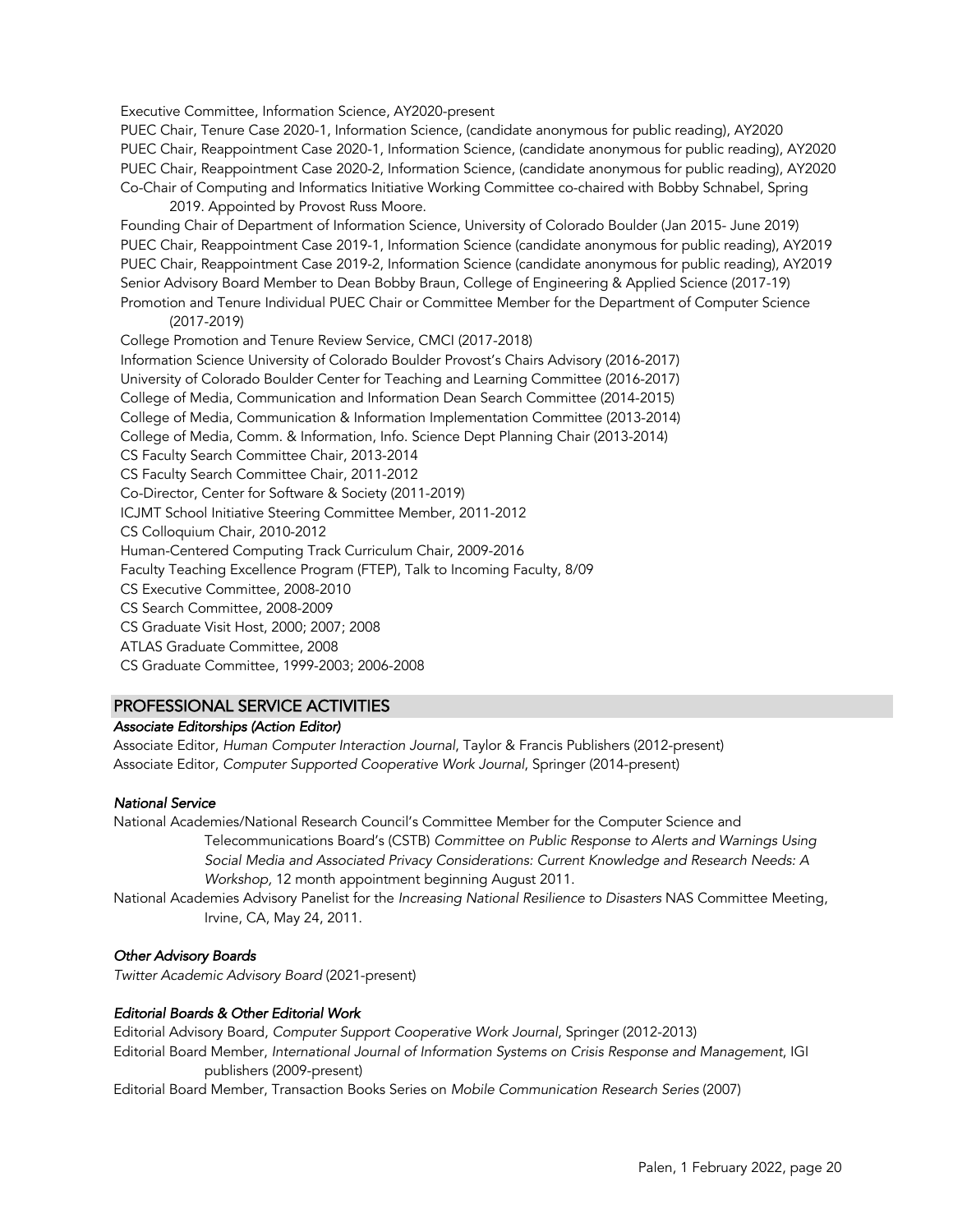Editorial Board Member, Kluwer International Book Series on *Computer Supported Cooperative Work* (2002 present)

Editorial Board Member, *Human Computation: An Interdisciplinary Journal,* ThinkSplash LLC.

# *Workshops and Panels Organized*

- Landgren, Jonas, Leysia Palen and Volkmer Pipek (co-organizers) (2012). Workshop: Collaboration and Crisis Informatics (CCI). *2012 ACM Conference on Computer Supported Cooperative Work*, Bellevue, WA.
- Palen, Leysia (organizer) (2006). Bridging the Social and Technical Sciences. Panelists: Sara Kiesler (Carnegie Mellon University), Morten Kyng (University of Aarhus), David Mendonça (New Jersey Institute of Technology), Dennis Wenger (Texas A&M University). ACM Conference on Computer Supported Cooperative Work, 2006.
- Palen, Leysia, Richard Harper, and Marilyn Salzman (2001). Mobile Communications: Understanding User, Adoption and Design, *Part of the Technical Program for the ACM 2001 Conference on Computer Human Interaction (CHI 2001) (see Extended Abstracts Proceedings, pp. 481-482),* Seattle, WA, March 31-April 5, 2001.

### *Program Committees, Professional Society Work, and Grant Proposal Review Panels*

ACM SIGCHI Social Impact Award Chair (Fall 2020-present) Program Evaluation Committee, Information Science, Cornell University, November 2019 Faculty Mentor at the Consortium for the Science of Socio-Technical Systems (CSST) 2015 Summer Research Institute, The Nature Place, Colorado Springs, July 20-24, 2015 Scientific Program Chair for ISCRAM (Info. Systems for Crisis Response & Management) 2015 Papers Co-Chair for ISCRAM (Info. Systems for Crisis Response & Management) 2015 Associate Chair (of Papers Comm.) for ACM 2012 Conf on Computer Supported Cooperative Work ISCRAM 2012 Program Committee (and track co-chair) ISCRAM 2010 Program Committee (and track co-chair) ISCRAM 2009 Program Committee (and track co-chair) Associate Chair (of Papers Comm.) for ACM 2008 Conf on Computer Supported Cooperative Work ISCRAM 2008 Program Committee (and track co-chair) ISCRAM 2008 Doctoral Colloquium Program Committee E-Social Science 2007 Program Committee (ESS 2007) NSF Panel Member CISE and Ad Hoc Reviewer, regularly since 2000 Associate Chair (of Papers Comm.) for ACM Conf on Computer Supported Cooperative Work Associate Chair (of Papers Comm.) for ACM 2002 Conference on Computer Human Interaction Associate Chair (of Papers Comm.) for ACM 2002 Conf on Computer Supported Collaborative Learning Associate Chair (of Papers Comm.) for ACM 2000 Conf on Computer Supported Cooperative Work Associate Chair (of Papers Committee) for ACM 2001 Int'l Conf on Supporting Group Work (GROUP 2001) Paper Committee, WETICE 2000 (Workshops on Enabling Technologies: Infrastructure for Collaborative Enterprises)

# *Steering Committees*

Steering Committee (co-sponsor), *Woodrow Wilson Center's Commons Lab of the Science and Technology Innovation Program: Connecting Grassroots to Government for Disaster Management*, September 13-14, 2012, Washington DC.

Organizing Committee, *Computing Community Consortium's (CCC) Computing for Disaster Management*, April 24-25, 2012. (Includes report: http://www.cra.org/ccc/disaster-management.php)

Steering Committee, *National Academies Alerts and Warning Using Social Media: Current Knowledge and Research Needs: A Workshop*, February 28-29, 2012, Berkman Center, Irvine, CA.

# *Conference Committee Work*

Scientific Program Chair ISCRAM 2015 (also reported above) Chair for Doctoral Consortium, ACM 2012 Conference on Computer Supported Cooperative Work Human Computer Interaction Consortium Governing Board Colorado Representative (2007-2018) Doctoral Colloquium Panelist, ACM 2011 Conference on Computer Human Interaction (CHI 2011) Student Volunteer Co-Chair, Computer Supported Collaborative Learning (CSCL 2002)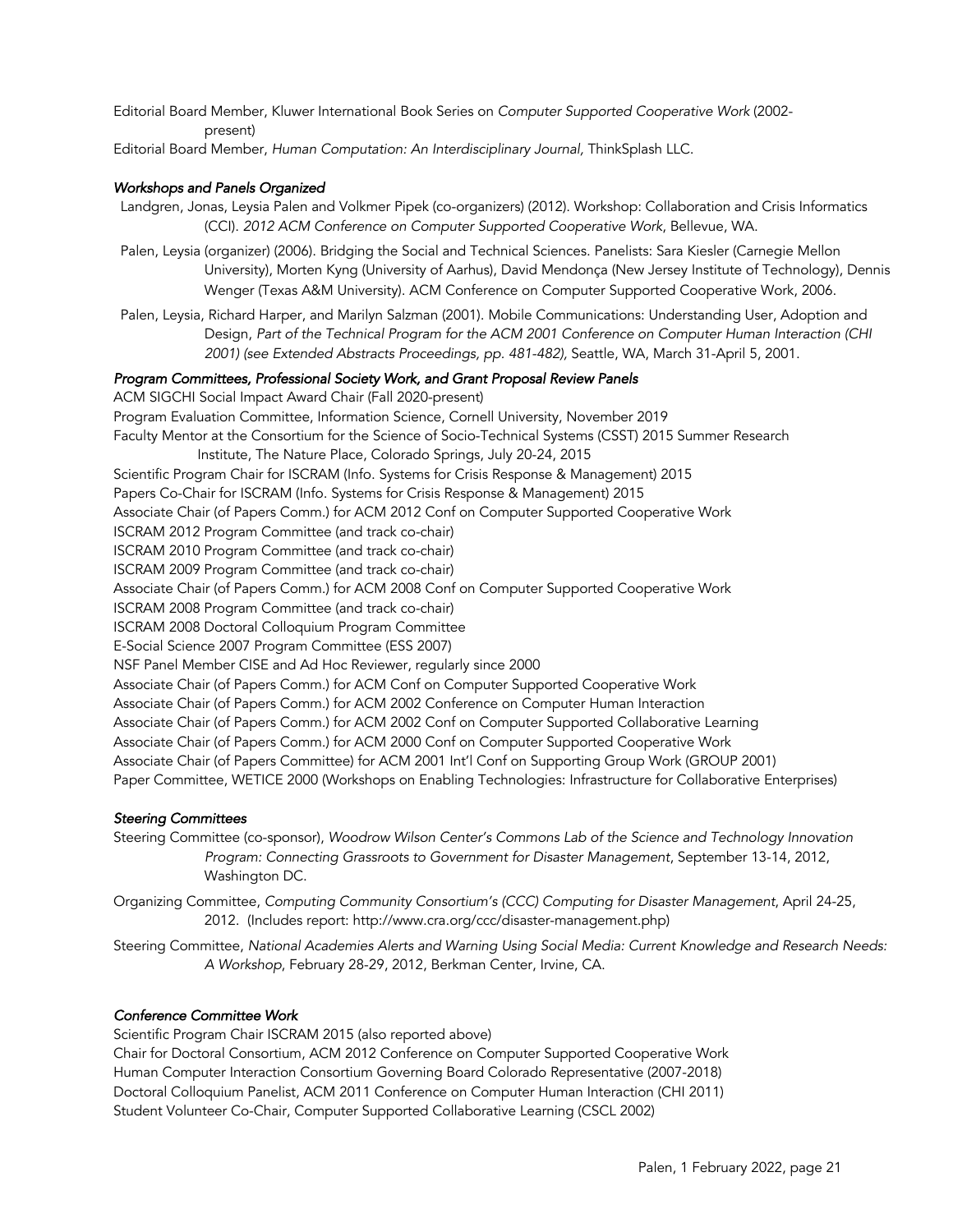Steering Committee Member, Computer Supported Collaborative Learning (CSCL 2002) Assistant to Conference Chair, ACM 2001 Conference on Supporting Group Work (GROUP 2001) Student Volunteer: CHI '94, CSCW '94, CHI'95, ECSCW '95

### *Reviewing (on-going annually for these venues)*

Journal of Homeland Security and Emergency Management Human Computer Interaction Journal Journal of Computer Supported Cooperative Work Journal of Critical Studies in Media Communication International Journal of Mass Emergencies and Disasters International Journal of Cooperative Information Systems ACM Transactions on Computer Human Interaction ACM Conference on Computer Human Interaction ACM Conference on Ubiquitous Computing ACM Conference on Computer Supported Cooperative Work Information Systems on Crisis Response and Management Conference Cognitive Science Society Conference Pervasive Computing IEEE Computer Morgan Kauffman Publishers Springer-Verlag Management Information Systems Quarterly Technology & Policy

# CURRENT PROFESSIONAL ASSOCIATIONS

Association of Computing Machinery ACM Special Interest Group Computer-Human Interaction (SIGCHI)

# INTERNAL AND EXTERNAL CONSULTING

Excite.com Boeing Commercial IBM Almaden US WEST Advanced Technologies University of Colorado, Boulder NSF *entwine* Grant (Fischer and Arias)

### MEDIA INTERVIEWS AND WRITE-UPS OF WORK

*(Partial, and not completely inclusive of blogosphere propagation; not up-to-date)* Congressional Quarterly (2001) American Demographics (2002) The Oregonian (2002) Forum Nokia (2003) Indiana South Bend Tribune (2004) Kansas Star (2005) Psychology Today (2007) New York Times (2003, 2007) Boulder Daily Camera (2005, 2006, 2007, 2008, 2009a, 2009b, 2010) National Public Radio (2007, 2008) Colorado Daily (2007, 2009, 2010) New Scientist (2008) Internet Radio "Road to Ready" (2008) Fox TV News (2009) Nature (2009) Frankfurter Allgemeine (FAZ) (2009)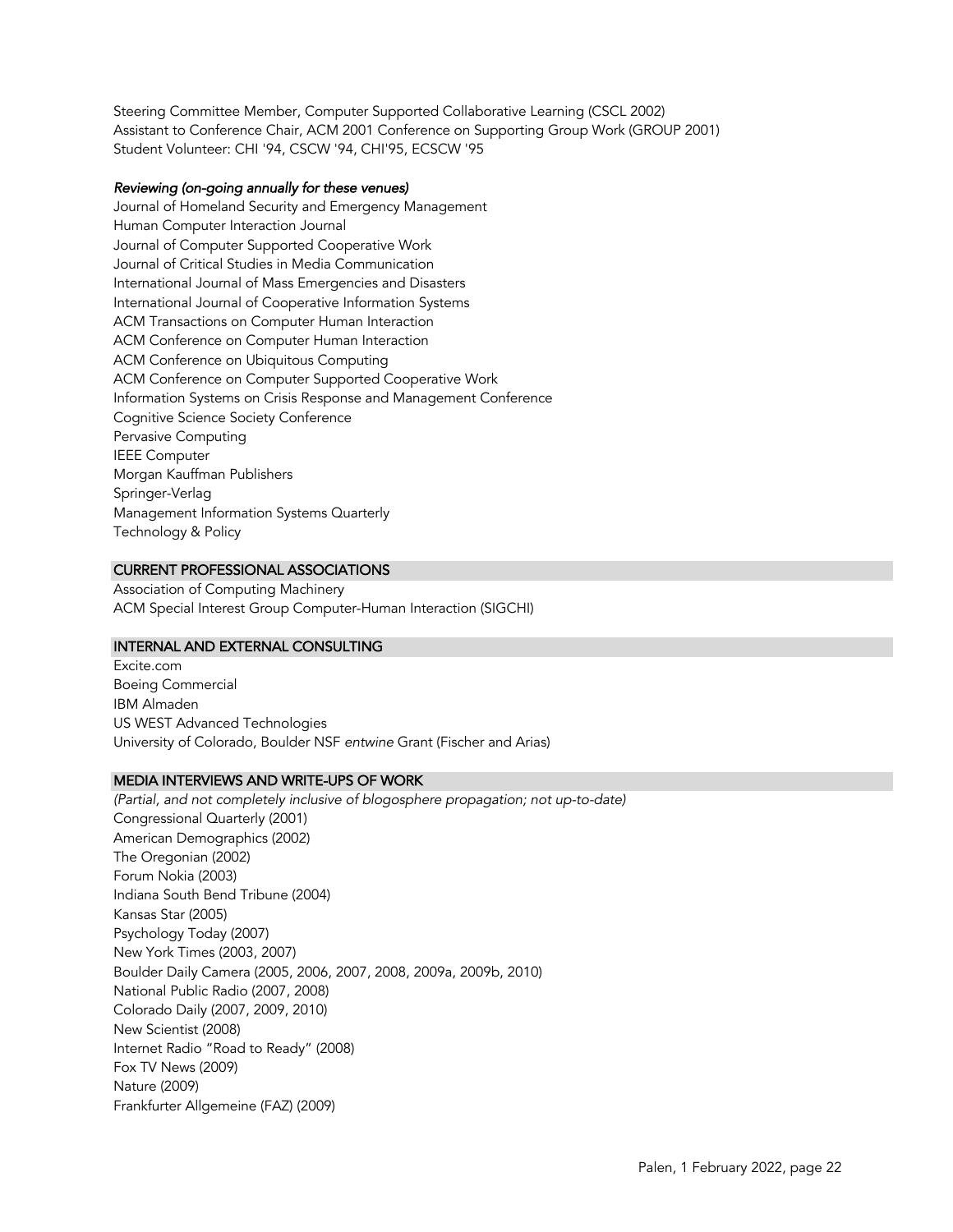Boston Globe (2009)

Emergency Management Forum (emforum.org) (2009)

Market Watch, Wall Street Journal (2009)

Denver Post (2009)

State News Magazine (2009) (Reaches State Governors)

Boulder County Business Report (2009)

On the Record...Online Podcast (2009)

University of Colorado "Just the Facts" (2009)

The Coloradan Alumni Association (2009)

University of Colorado (www.colorado.edu), 8/2009, 12/2009

Discovery News (2010)

AOL Fanhouse.Com (2010)

*<improved date and article tracking starting in 2010 with greater media attention>*

- Jan 2010 The World (BBC World Broadcast London & WGBH) podcast
- 15 Jan 2010 Boing Boing: Haiti news roundup.
- 16 Jan 2010 Pop Tech: You can help a UN citizen ambassador in Haiti,
- 18 Jan 2010 Factory City: Designing hashtags for emergency response,
- 19 Jan 2010 Adivor: Twek the tweet las redes sociales, utiles en crisis (Spanish)
- 19 Jan 2010 Denver Business Journal
- 19 Jan 2010 Smart Mobs: Project EPIC helping Haiti tweak the tweet
- 19 Jan 2010 IEEE Computer Magazine: Spectrum Column: Engineers race to restore communications after Haiti quake,
- 20 Jan 2010 Denver Channel 7: CU students author new twitter language for disaster relief,
- 20 Jan 2010 Colorado Daily: CU-Boulder grad student improves Haiti communication through twitter
- 21 Jan 2010 Shiny Shiny TV: Twitter Hashtags that can help organise aid in Haiti
- 21 Jan 2010 Technosociology: Coding for Haiti
- 21 Jan 2010 Outside Innovation: Innovation in Haitian relief rescue
- 21 Jan 2010 Wired: Texts, tweets saving Haitians from the rubble
- 21 Jan 2010 Current TV: Geeks for Haiti
- 22 Jan 2010 Borasky Research Journal: Tweak-the-tweet
- 25 Jan 2010 US News & World Report: University of Colorado grad student uses twitter for Haiti Interview

22 Jan 2010 The Chronicle: U of Colorado Lab helps Haiti victims tweet for aid

22 Jan 2010 PRI's the World: Technology from BBC/PRI/WBGH: WTP274 Mapping Haiti, Tweak the Tweet

17 Feb 2010 PBS Lehrer News Hour Blog

1 Mar 2010 eCuaderno (Chilean News Media Blog)

August 2010 Red Cross on Scribd

8 Sept 2010 Huffington Post: Boulder Fire Stokes Community through social media

9 Sept 2010 Denver Post: Evacuees user social media to keep up on Boulder wildfire disaster developments

9 Sept 2010 The Atlantic: Boulder Burning

22 Sept 2010 CNN: Heading off disaster, one tweet at a time

25 Oct 2010 CNN: Ushahidi, How to Crowdmap a disaster

2 Nov 2010 Forbes: #SFRiot: Tweet-mapping the aftermath of the Giants' World Series Celebration

11 Feb 2011 Daily Camera: Boulder Tweeting, Studying New Zealand Earthquake Response

Feb 2011 Officer.com: Social Crisis Response: Integrating Social Networks into the Incident Command System

18 Mar 2011 Emergency Management: Why Incident Commanders Need to Pay Attention to "This Social Media Thing"

11 Apr 2011 USA TODAY: Japan Crisis Showcases Social Media's Muscle

13 March 2013, Santa Fe Radio Café, hour long interview

- 11 September 2014, A Flood of Data: A CU team examines how your tweets can help civil engineers build better structures, The Boulder Weekly by Caitlin Rockett, http://www.boulderweekly.com/article-13339-a-flood-ofdata.html
- 12 September 2014. Radio Interview of Leysia Palen on Colorado Matters, http://www.cpr.org/news/story/poststweets-and-videos-how-social-networking-lens-2013-floods